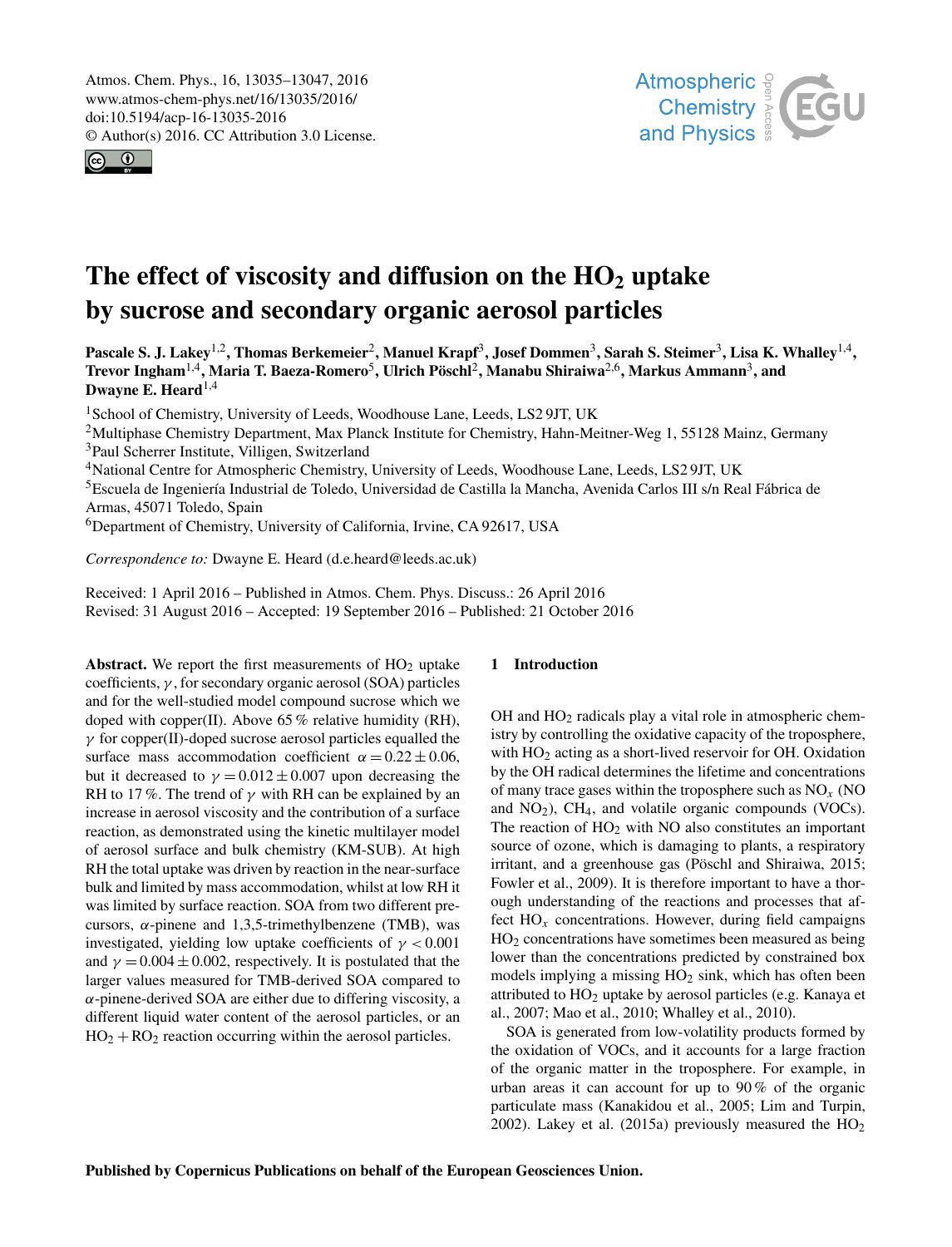uptake coefficient onto single component organic aerosol particles as ranging from  $\gamma < 0.004$  to  $\gamma = 0.008 \pm 0.004$ unless elevated transition metal ions that catalyse the destruction of  $HO<sub>2</sub>$  were present within the aerosol. Taketani et al. (2013) and Taketani and Kanaya (2010) also measured the HO<sup>2</sup> uptake coefficient onto dicarboxylic acids ( $\gamma = 0.02 \pm 0.01$  to  $\gamma = 0.18 \pm 0.07$ ) and levoglucosan ( $\gamma$  < 0.01 to  $\gamma$  = 0.13 ± 0.03) over a range of humidities. However, there are currently no measurements of the  $HO<sub>2</sub>$ uptake coefficient onto SOA published in the literature.

Using the kinetic multilayer model of aerosol surface and bulk chemistry (KM-SUB), Shiraiwa et al. (2011b) have shown that the bulk diffusion of a species within an aerosol matrix can have a large impact on a measured uptake coefficient. Diffusion coefficients of a particular species within a particle are related to the viscosity of that particle with larger diffusion coefficients in less viscous particles. Traditionally, the relationship between viscosity and diffusion coefficients is given by the Stokes–Einstein equation, although this relation was found to break down for concentrated solutions and solutions near their glass transition temperature or humidity (Champion et al., 1997; Power et al., 2013). Zhou et al. (2013) have also shown that the rate of heterogeneous reaction of particle-borne benzo[a]pyrene (BaP) with ozone within SOA particles was strongly dependent upon the bulk diffusivity of the SOA. Along the same lines, Steimer et al. (2014, 2015) demonstrated a clear link between the ozonolysis rates of shikimic acid and the changing diffusivity in the transition between liquid and glassy states. Previous measurements of both  $N_2O_5$  uptake coefficients and  $HO_2$  uptake coefficients onto humic acid aerosol particles and  $N_2O_5$ uptake coefficients onto malonic acid and citric acid aerosol particles have shown much lower uptake coefficients at low relative humidities compared to higher humidities (Badger et al., 2006; Thornton et al., 2003; Lakey et al., 2015a; Gržinic´ et al., 2015). However, viscosity effects have not been investigated systematically for  $HO<sub>2</sub>$  uptake, and the first aim of this paper was to investigate whether a change in aerosol viscosity, exemplified using the well-studied model compound sucrose (Berkemeier et al., 2014; Price et al., 2014; Zobrist et al., 2011), could impact the  $HO<sub>2</sub>$  uptake coefficient. The second aim of this study was to measure the  $HO<sub>2</sub>$  uptake coefficient onto two different types of SOA representative of biogenic and anthropogenic SOA.  $\alpha$ -Pinene is the major terpene that forms biogenic SOA, while 1,3,5- trimethylbenzene (TMB) is representative of alkyl benzenes, which are the most abundant aromatic hydrocarbons and form anthropogenic SOA (Calvert et al., 2002; Qi et al., 2012). SOA is known to be highly viscous, with viscosities of  $10^3$ – $10^6$  Pa s at 50 % RH (Renbaum-Wolff et al., 2013).

#### 2 Experimental setup

The general experimental setup for the Leeds aerosol flow tube and the data analysis methodology to determine values of  $\gamma$  have previously been discussed in detail by George et al. (2013). This is the same experimental setup and data analysis methodology that was used for the copper(II)-doped sucrose experiments, which were also performed at the University of Leeds. Therefore, only a brief description of the setup is included below, with the emphasis being on changes made to the apparatus for the SOA experiments undertaken at the Paul Scherrer Institute (PSI), for which a schematic is shown in Fig. 1. For all experiments the  $HO<sub>2</sub>$  radical was released at the end of an injector which was moved backwards and forwards along an aerosol flow tube. The flow from the injector was  $1.32 \pm 0.05$  slpm. For the copper-doped sucrose experiments, the humid aerosol flow was  $1.0 \pm 0.1$  slpm and was mixed with a much drier flow (with the humidity of this flow being controlled by mixing a flow from a water bubbler with a dry flow in different ratios) of  $3.0 \pm 0.3$  slpm within a conditioning flow tube for approximately 10 s before entering the aerosol flow tube. Nitrogen was used for all of these flows. For the SOA experiments the flow from the smog chamber or potential aerosol mass (PAM) chamber at PSI was  $4.0 \pm 0.3$  slpm. Decays of the HO<sub>2</sub> radical along an aerosol flow tube were measured using a fluorescence assay by gas expansion (FAGE) detector in both the absence and presence of different concentrations of aerosol particles. All experiments were performed at room temperature  $(293 \pm 2 \text{ K})$ .

The  $HO_2$  radical was formed via Reactions (R1)–(R2), by passing a humidified flow over a mercury pen-ray lamp (L.O.T. Oriel, model 6035) in the presence of trace amounts (20–30 ppm) of oxygen in the nitrogen flow.

| $H_2O + hv \rightarrow OH + H$ | (R1) |
|--------------------------------|------|
|--------------------------------|------|

$$
H + O_2 + M \rightarrow HO_2 + M \tag{R2}
$$

Data acquisition was only started once  $HO<sub>2</sub>$  concentrations within the flow tube were stable, which occurred within 1 min of switching on the mercury lamp. The  $HO<sub>2</sub>$  radicals entered the FAGE cell through a 0.7 mm diameter pinhole and were then converted to OH by reacting with added NO. The FAGE cell was either kept at a pressure of ∼ 0.85 or  $∼1.5$  Torr using a combination of a rotary pump (Edwards, model E1M80) and a roots blower (EH1200). The OH radicals were detected by laser-induced fluorescence at 308 nm (Heard and Pilling, 2003; Stone et al., 2012). Initial HO<sup>2</sup> concentrations (obtained by calibration) exiting the injector were measured as  $\sim 1 \times 10^9$  molecule cm<sup>-3</sup> for all experiments (following mixing and dilution with the main flow), and the concentration was then measured as a function of distance along the flow tube.

For the experiments using copper-doped sucrose aerosol particles,  $3.42$  g of sucrose (Fisher,  $> 99\%$ ) and  $0.125$  g of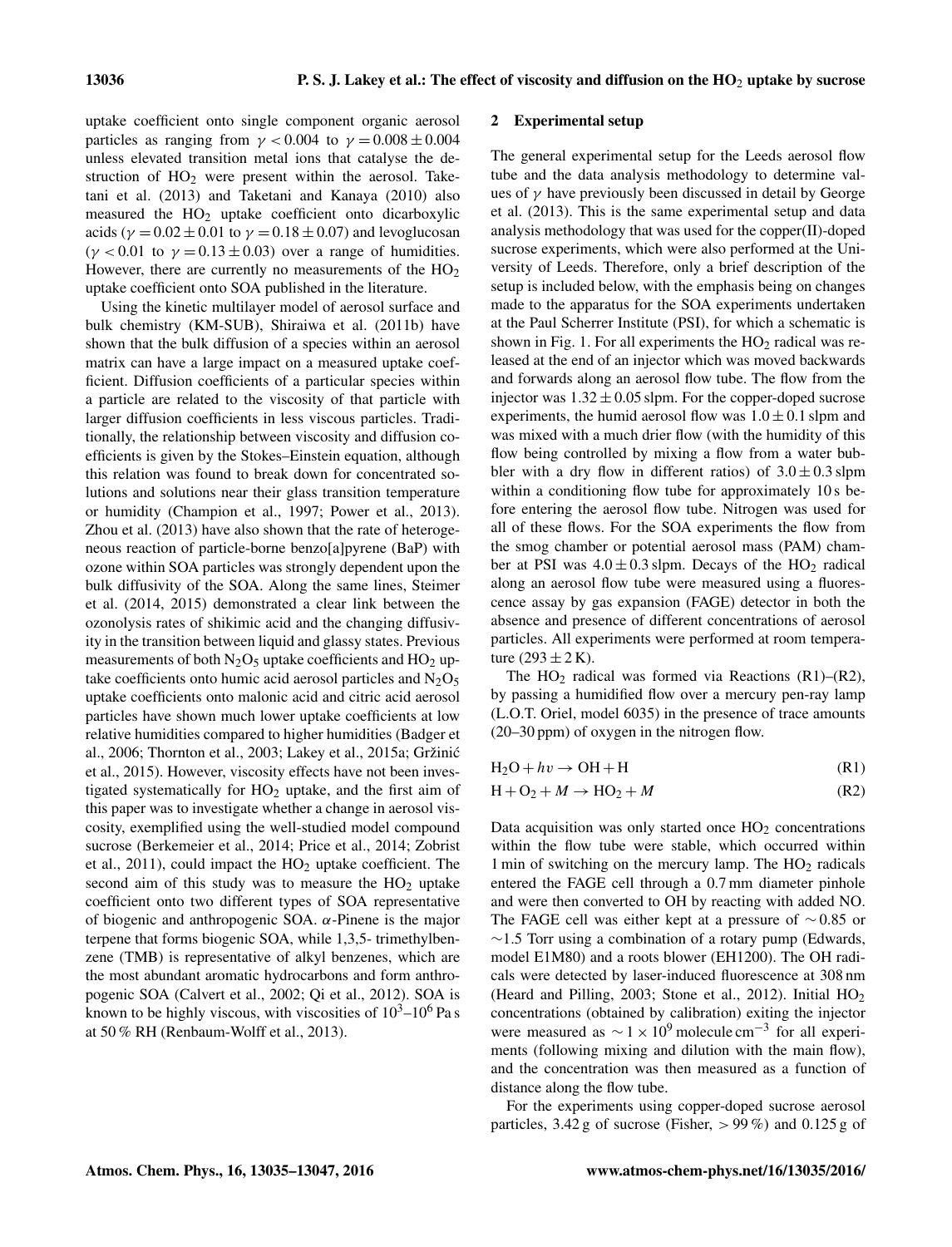

Figure 1. A schematic of the experimental setup used to measure HO<sub>2</sub> uptake coefficients onto SOA aerosol particles. Key: PAM – potential aerosol mass; PMT – photomultiplier tube; FAGE – fluorescence assay by gas expansion; MFC – mass flow controller; RH/T – relative humidity and temperature probe; SMPS – scanning mobility particle sizer; DMA – differential mobility analyser; CPC – condensation particle counter; HEPA – high-efficiency particulate arresting.

copper(II) sulfate pentahydrate were dissolved in 500 mL of milliQ water. These solutions were then placed in an atomizer (TSI, 3076) in order to form aerosol particles. The aerosol particles passed through a neutralizer (Grimm 5522) and an impactor before entering the conditioning flow tube. The size distribution of the aerosol particles was then measured at the end of the reaction flow tube using a scanning mobility particle sizer (SMPS, TSI, 3080).

The experimental setup used to measure previous  $HO<sub>2</sub>$  uptake coefficients (George et al., 2013; Matthews et al., 2014; Lakey et al., 2015a, b) was transported from the University of Leeds, UK, to the Paul Scherrer Institute, Switzerland, where it was connected to the Paul Scherrer Institute (PSI) smog chamber and, for some of the experiments, also to a PAM chamber (see Fig. 1). The PSI smog chamber has a volume of  $27 \text{ m}^3$ , it is made from 125  $\mu$ m Teflon fluorocarbon film, and has been described elsewhere (Paulsen et al., 2005). To initiate photochemical reactions four 4 kW xenon arc lamps (light spectrum > 280 nm, OSRAM) and 80 black lights (100 W tubes, light spectrum between 320 and 400 nm, Cleo Performance) were used. For most experiments the chamber was first humidified to 50 % relative humidity, but for two experiments this was increased to 80 %, after which the precursor gases were added. The concept, design and operation of a PAM chamber has also previously been described (Kang et al., 2007). The PAM chamber at PSI is a flow tube of 0.46 m in length and 0.22 m internal diameter. Two low-pressure Hg lamps mainly emitting at 185 and 254 nm produce ozone in the chamber. Water vapour was photolysed by the 185 nm radiation to produce  $OH$  and  $HO<sub>2</sub>$ , and the radiation also photolysed  $O_2$  to produce  $O_3$ , whereas the 254 nm light could also photolyse  $O_3$  to produce OH following the reaction of  $O(^1D)$  with water vapour. Upper-limit OH production rates are in the range of  $1-2 \times 10^{12}$  molecule cm<sup>-3</sup> s<sup>-1</sup> (Bruns et al., 2015). The composition and oxidation state of SOA formed within PAM chambers has previously been shown to be similar to SOA generated within environmental chambers (Bruns et al., 2015; Lambe et al., 2011a) and SOA in the atmosphere (Ortega et al., 2016).

Four different types of experiments were performed:

- i.  $\alpha$ -pinene ozonolysis in the PSI smog chamber (600 ppb)  $\alpha$ -pinene, 280 ppb ozone: ozone was added first to the chamber; after injection of  $\alpha$ -pinene, particle nucleation and growth rapidly occurred);
- ii. OH-initiated  $\alpha$ -pinene photochemistry in the smog chamber (500 ppb  $\alpha$ -pinene, 350 ppb NO<sub>2</sub>: xenon and black lights were used to initiate photochemical reactions);
- iii. OH-initiated  $\alpha$ -pinene photochemistry in the PAM chamber (500 ppb  $\alpha$ -pinene was filled into the large smog chamber at 50 or 80% RH to supply a constant concentration of  $\alpha$ -pinene to the PAM chamber; all SOA was formed within the PAM chamber);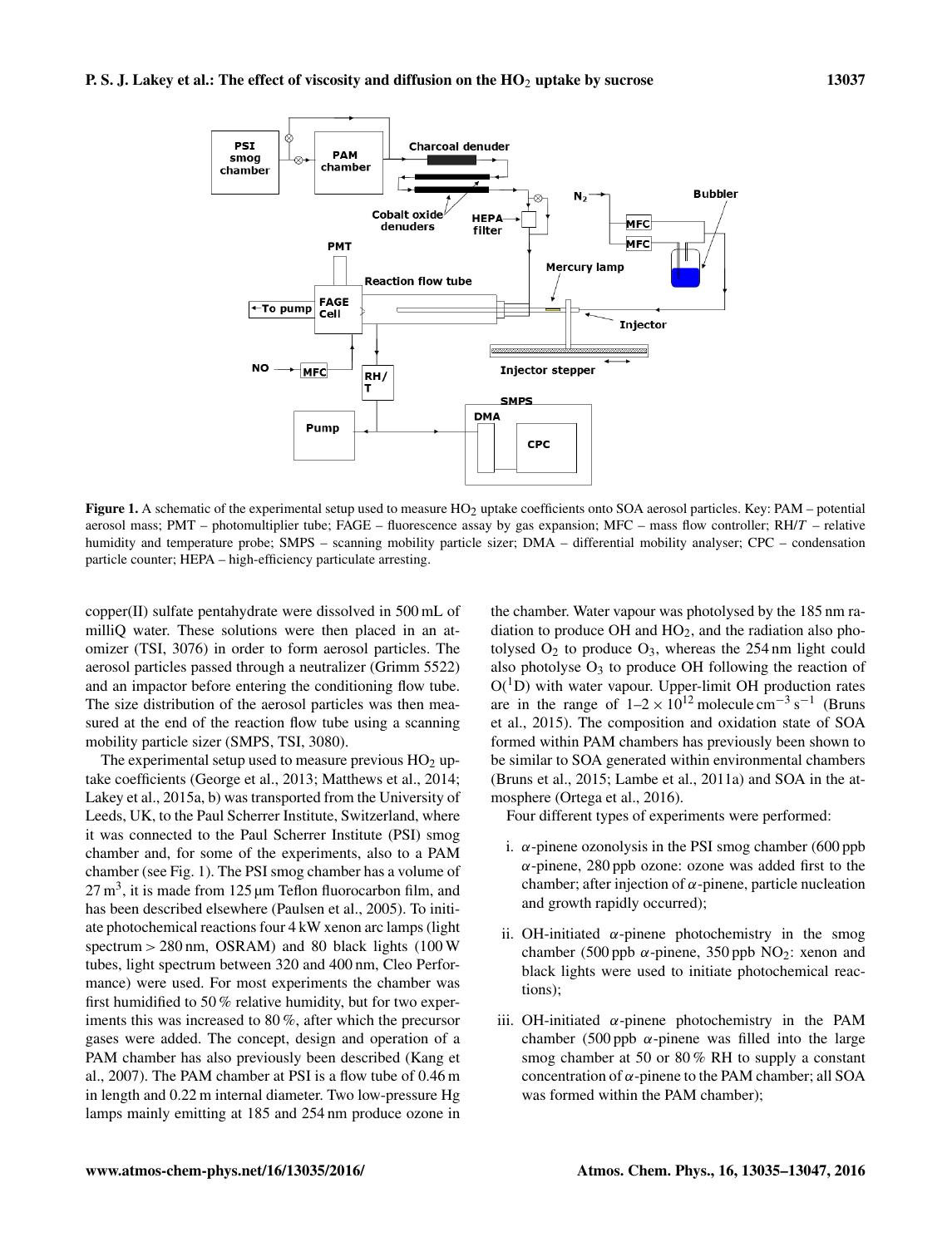iv. OH-initiated TMB photochemistry in the PAM chamber (2 ppm TMB was filled into the large smog chamber at 50 % RH to supply a constant concentration of TMB to the PAM chamber; all SOA was formed within the PAM chamber).

These precursor concentrations were chosen in order to obtain a large enough aerosol surface area in the flow tube to be able to measure an  $HO<sub>2</sub>$  uptake coefficient. Experiments were performed only once the aerosol surface area within the aerosol flow tube exceeded  $5 \times 10^{-5}$  cm<sup>2</sup> cm<sup>-3</sup> and in the case of the smog chamber experiments once a maximum aerosol concentration had been reached (as summarized in the Results section). Prior to entering the flow tube, the aerosol flow from the smog or PAM chamber (4.0 slpm) was passed through either two or three cobalt oxide denuders in series (each 40 cm long, 0.8 cm inner diameter quartz tubes coated with cobalt oxide prepared by thermal decomposition of a saturated  $Co(NO<sub>3</sub>)<sub>2</sub>$  solution applied to its inner walls at 700 ◦C as described in Ammann, 2001), which in turn were in series with a charcoal denuder (length: 16.4 cm; diameter: 0.9 cm; 69 quadratic channels) in order to remove  $NO<sub>x</sub>$  species,  $RO<sub>2</sub>$ , VOCs, and ozone that had been present in the chamber. These denuders have previously been shown to be extremely efficient at removing gas-phase  $NO<sub>x</sub>$  and VOCs (Arens et al., 2001). It should be noted that the flows were drawn through the aerosol flow tube using a pump instead of the normal procedure whereby the flows are pushed through the experimental setup using mass flow controllers. The pumping setup led to slightly reduced pressures (904– 987 mbar) in the aerosol flow tube, and so careful checks were performed to ensure that the flow tube was vacuum tight. The aerosol size distribution from which the surface area exiting the flow tube was calculated was measured using an SMPS, which consisted of a neutralizer (Kr-85), a differential mobility analyser (DMA; length 93.5 cm, inner radius 0.937 cm, and outer radius 1.961 cm), and a condensation particle counter (CPC; TSI, model 3022). A typical surfaceweighted aerosol size distribution for the  $\alpha$ -pinene-derived aerosol particles is shown in Fig. 2. Note that an impactor was not used in the experimental setup for the SOA measurements as this restricted the flow that could be pumped through the flow tube and was also found to be unnecessary as the aerosol size distribution from the chambers fell entirely within the range of aerosol sizes that the SMPS could measure.

In order to check that the experimental setup used at PSI produced consistent results with those previously performed at the University of Leeds, an experiment was performed with ammonium sulfate aerosol particles. The ammonium sulfate aerosol particles were formed using an atomizer rather than in a chamber but were then passed through the same setup (including the denuders) as the SOA was passed through. The experiment was performed at a flow tube pressure of 915 mbar, due to the flows being pumped



Figure 2. An example of the size distribution for  $\alpha$ -pinene-derived aerosol particles formed in the PAM chamber at a relative humidity of  $\sim$  50 %.

through the setup (compared to pressures of 904–987 mbar for the SOA experiments), and an  $HO<sub>2</sub>$  uptake coefficient of  $0.004 \pm 0.002$  was measured at 60 % RH, which is in agreement with previous experiments by George et al. (2013), which were performed at atmospheric pressure (∼ 970– 1040 mbar).

## 3 Data analysis

Experiments were performed by moving the  $HO<sub>2</sub>$  injector backwards and forwards along the flow tube either in the presence of or in the absence of aerosol particles and recording the FAGE signal from  $HO<sub>2</sub>$  radicals. The background signal in the absence of  $HO<sub>2</sub>$  (mercury lamp in the injector switched off), but with the NO entering the FAGE cell, was recorded and was subtracted from the signal during experiments. For  $\alpha$ -pinene experiments this background signal was small and similar to previous experiments using dust as well as organic and inorganic salt aerosol particles (George et al., 2013; Lakey et al., 2015a, b; Matthews et al., 2014). However, for the TMB experiments this background signal varied from about half to two thirds of the signal from  $HO<sub>2</sub>$ with the mercury lamp in the injector switched on. The background signal disappeared when the NO added to the FAGE cell was switched off, showing that it was not due to OH. The background signal within experiments did not change when aerosol particles were present compared to when they were completely filtered out (see Fig. 1). Although the denuders are efficient at removing gas-phase species (Arens et al., 2001), it can be hypothesized that the signal was due to the formation of  $HO<sub>2</sub>$  and  $RO<sub>2</sub>$  radicals generated by a small fraction of ozone, precursors, and oxidation products passing through the denuders for the TMB experiments.  $RO<sub>2</sub>$ species would have been observed as an  $HO<sub>2</sub>$  interference by the FAGE detection method. FAGE interferences have previously been observed for alkene, aromatic, and  $> C<sub>3</sub>$  alkanederived RO<sub>2</sub> (Fuchs et al., 2011; Whalley et al., 2013). A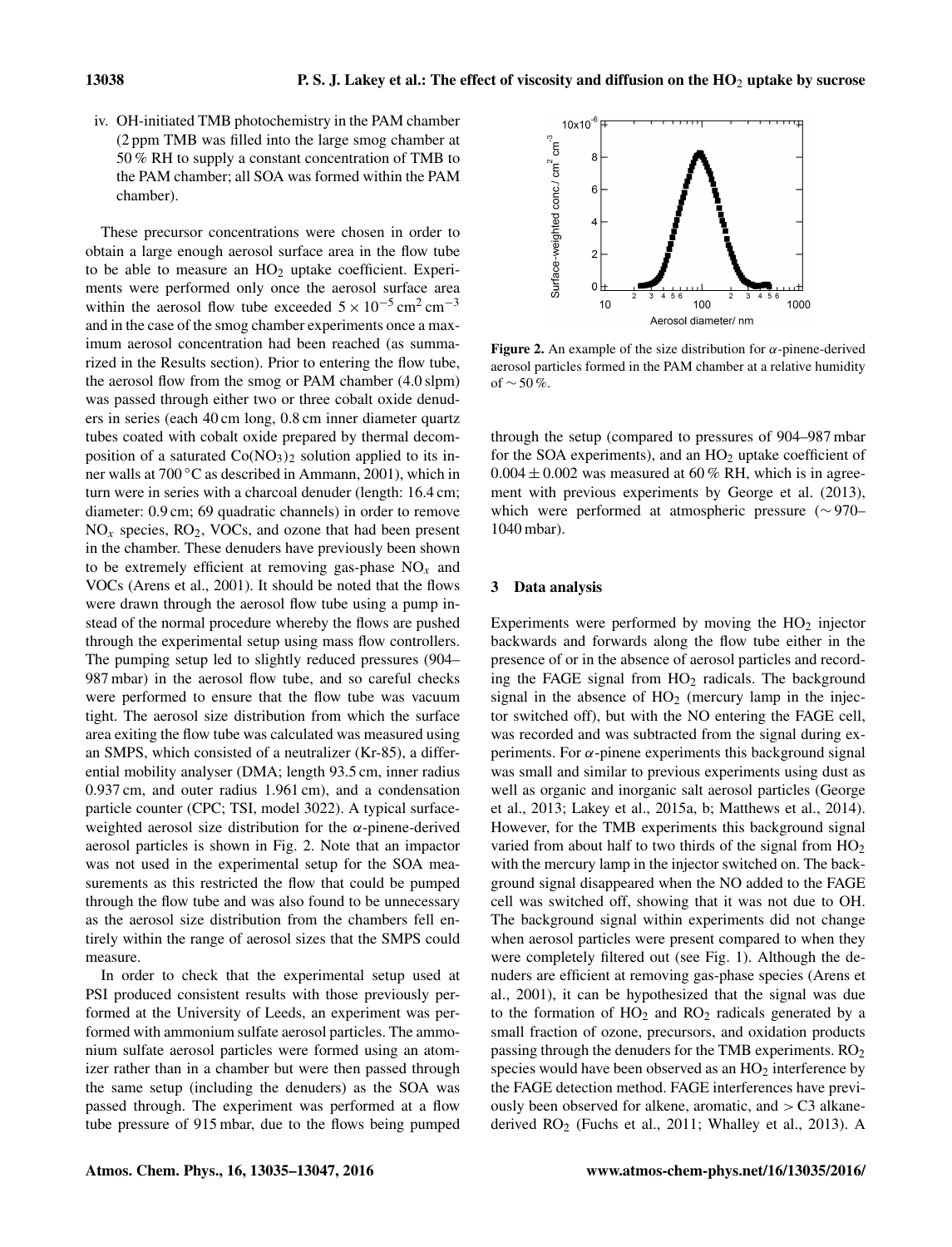box model was run, utilizing chemistry within the Master Chemical Mechanism (MCM 3.2), which is detailed further in Whalley et al. (2013), and constrained to the experimental concentrations, and it showed that the expected interference from TMB  $RO<sub>2</sub>$  and  $\alpha$ -pinene  $RO<sub>2</sub>$  would have been equivalent to  $0.59 \times [HO_2]$  and  $0.44 \times [HO_2]$ , respectively, at an NO flow of 50 mL min<sup>-1</sup> into the FAGE cell, a FAGE pressure of 1.5 Torr, and a flow through the FAGE pinhole of 4.2 slpm. However, for  $\alpha$ -pinene experiments the background signal did not change between the NO being switched on and off with the mercury lamp switched off in the injector, indicating the absence of interferences in the FAGE cell for these experiments. We hypothesize that the lack of interference for the  $\alpha$ -pinene experiments suggests that the denuders were more efficient at removing the gas-phase precursors and oxidation products from the chamber and that only negligible concentrations of  $RO<sub>2</sub>$  species were present in the flow tube. Nevertheless, since for the TMB experiments a significant background signal was observed, that signal was measured regularly throughout the experiment and used to correct the measurement data.

 $HO<sub>2</sub>$  decays along the flow tube in the presence and absence of aerosol particles were measured between ∼ 10 and 18 s flow time after the point of injection to ensure thorough mixing. A previous calculation showed that the flows should be fully mixed by ∼ 7 s (George et al., 2013). An example of the HO<sup>2</sup> decays in the presence and absence of aerosol particles for a TMB experiment is shown in Fig. 3, plotted as the natural logarithm of the  $HO<sub>2</sub>$  signal (proportional to concentration) against reaction time according to:

$$
\ln \frac{[HO_2]_t}{[HO_2]_0} = -k_{\text{obs}}t.
$$
 (1)

There is clear uptake of  $HO<sub>2</sub>$  observed by the SOA derived from TMB. The pseudo first-order rate coefficients  $(k_{obs})$ were then corrected for wall losses and non-plug flow conditions using the methodology described by Brown (1978). The average correction was 22 %. These corrected rate coefficients  $(k<sup>7</sup>)$  were related to the HO<sub>2</sub> uptake coefficient ( $\gamma_{\text{obs}}$ ) by the following equation:

$$
k' = \frac{\gamma_{\text{obs}}\omega_{\text{HO}_2}S}{4},\tag{2}
$$

where  $\omega_{HO_2}$  is the molecular thermal speed of HO<sub>2</sub> and S is the total aerosol surface area. Examples of  $k'$  as a function of the aerosol surface area are shown in Fig. 4. The  $HO<sub>2</sub>$  uptake coefficients were then corrected for gas-phase diffusion limitations using the methodology described by Fuchs and Sutugin (1970), although this correction changed the uptake coefficient by less than 1 % for all experiments.

#### 4 Model description

The kinetic multilayer model of aerosol surface and bulk chemistry (KM-SUB) has been described in detail by Shi-



Figure 3. Examples of the  $HO<sub>2</sub>$  wall loss without any aerosol particles along the flow tube (black squares) and the  $HO<sub>2</sub>$  loss with an aerosol surface area of  $2.2 \times 10^{-4}$  cm<sup>2</sup> cm<sup>-3</sup> for TMBderived aerosol particles at an initial  $HO<sub>2</sub>$  concentration of  $\sim$  1 × 10<sup>9</sup> molecule cm<sup>-3</sup> (red squares) and for RH = 50%. The error bars represent 1 standard deviation in the measured  $HO<sub>2</sub>$  signal for a measurement time per point of 3 s.

raiwa et al. (2010). It is a multilayer model comprising a gas phase, a near-surface gas phase, a sorption layer, a nearsurface bulk layer, and a number of bulk layers arranged in spherical geometry. Processes that can occur within the model include gas-phase diffusion, adsorption and desorption, bulk diffusion, and chemical reactions in the gas phase at the surface and in the bulk. In contrast to traditional resistor models, the KM-SUB model enables efficient treatment of complex chemical mechanisms. Input parameters to the model are summarized in Table 1, whilst the reactions that were included are shown below:

$$
HO_{2(g)} + HO_{2(g)} \to H_2O_{2(g)} + O_{2(g)} \quad k_{GP}
$$
 (R3)

$$
HO_{2(aq)} \rightleftharpoons H_{(aq)}^+ + O_{2(aq)}^- \quad K_{eq} \tag{R4}
$$

$$
HO_{2(aq)} + HO_{2(aq)} \to H_2O_{2(aq)} + O_{2(aq)} \quad k_{BR,1} \tag{R5}
$$

$$
HO_{2(aq)} + O_{2(aq)}^- + H_2O_{(l)} \rightarrow H_2O_{2(aq)} + O_{2(aq)}
$$
  
+
$$
OH(aq)^- k_{BR,2}
$$
 (R6)

$$
Cu^{2+}_{(aq)} + HO_{2(aq)} \rightarrow O_{2(aq)} + Cu^{+}_{(aq)} + H^{+}_{(aq)} \ \ \, \mathit{k}_{BR,3} \qquad (R7)
$$

$$
Cu_{(aq)}^{2+} + O_{2(aq)}^{-} \to O_{2(aq)} + Cu_{(aq)}^{+} \quad k_{BR,4}
$$
 (R8)

$$
Cu^{+}_{(aq)} + HO_{2(aq)} + H_{2}O_{(l)} \rightarrow H_{2}O_{2(aq)} + Cu^{2+}_{(aq)} + OH^{-}_{(aq)} \qquad (R9)
$$

$$
Cu^{+}_{(aq)} + O^{-}_{2(aq)} + 2H_2O_{(l)} \rightarrow H_2O_{2(aq)} + Cu^{2+}_{(aq)} + 2OH^{-}_{(aq)} \quad k_{BR,6}.
$$
\n(R10)

The bulk layer number was set to 100, corresponding to a bulk layer thickness of 0.5 nm, which is only slightly larger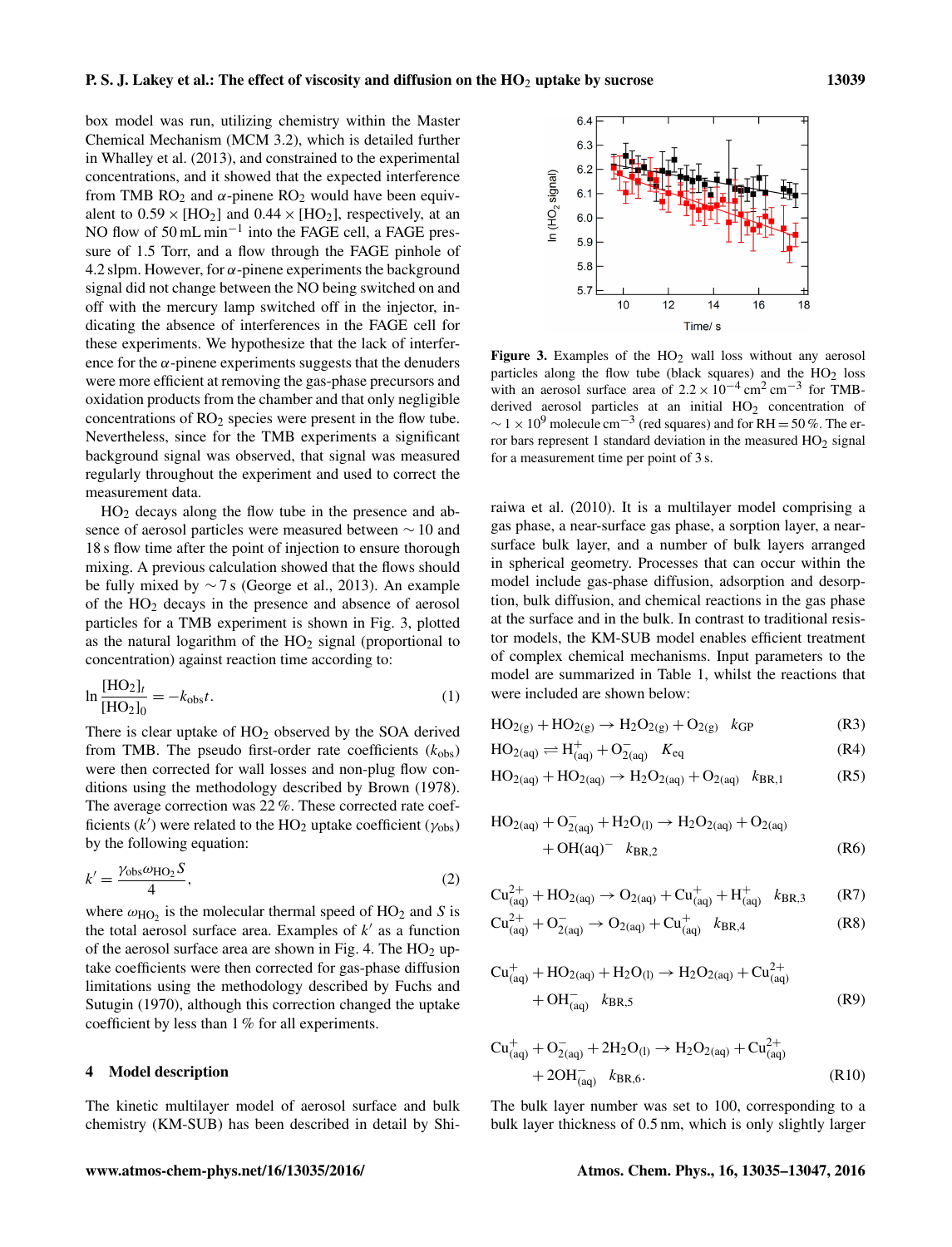| Parameter           | Description                                                                          | Value at 293 K                                        | Reference              |
|---------------------|--------------------------------------------------------------------------------------|-------------------------------------------------------|------------------------|
| $k_{\text{BR},1}$   | Rate coefficient, R5                                                                 | $1.3 \times 10^{-15}$ cm <sup>3</sup> s <sup>-1</sup> | Thornton et al. (2008) |
| $k_{\text{BR},2}$   | Rate coefficient, R6                                                                 | $1.5 \times 10^{-13}$ cm <sup>3</sup> s <sup>-1</sup> | Thornton et al. (2008) |
| $k_{\text{BR},3}$   | Rate coefficient, R7                                                                 | $1.7 \times 10^{-13}$ cm <sup>3</sup> s <sup>-1</sup> | Jacob $(2000)$         |
| $k_{\rm BR,4}$      | Rate coefficient, R8                                                                 | $1.3 \times 10^{-11}$ cm <sup>3</sup> s <sup>-1</sup> | Jacob $(2000)$         |
| $k_{\rm BR,5}$      | Rate coefficient, R9                                                                 | $2.5 \times 10^{-12}$ cm <sup>3</sup> s <sup>-1</sup> | Jacob $(2000)$         |
| $k_{\text{BR},6}$   | Rate coefficient, R10                                                                | $1.6 \times 10^{-11}$ cm <sup>3</sup> s <sup>-1</sup> | Jacob $(2000)$         |
| kGP                 | Rate coefficient, R3                                                                 | $3 \times 10^{-12}$ cm <sup>3</sup> s <sup>-1</sup>   | Sander et al. (2003)   |
| $K_{\text{eq}}$     | Equilibrium constant, R4                                                             | $2.1 \times 10^{-5}$ M                                | Thornton et al. (2008) |
| $H_{\rm cp, HO_2}$  | $HO2$ Henry's law constant                                                           | $5600 M \text{ atm}^{-1}$                             | Thornton et al. (2008) |
| $\tau_{\rm d}$      | $HO2$ desorption lifetime                                                            | $1.5 \times 10^{-3}$ s                                | Shiraiwa et al. (2010) |
| $\alpha_{\rm s,0}$  | $HO2$ surface accommodation at time 0                                                | 0.22                                                  |                        |
| $D_{\text{g,HO}_2}$ | $HO2$ gas-phase diffusion rate coefficient                                           | $0.25 \,\mathrm{cm}^{-2}\,\mathrm{s}^{-1}$            | Thornton et al. (2008) |
| [Cu(II)]            | Copper concentration (used when modelling<br>copper-doped sucrose aerosol particles) | $5 \times 10^{19}$ cm <sup>-3</sup>                   |                        |
| T                   | Temperature                                                                          | 293 K                                                 |                        |

**Table 1.** The parameters used in the KM-SUB  $HO<sub>2</sub>$  uptake model over all relative humidities.



Figure 4. The pseudo first-order rate coefficients with the wall losses subtracted as a function of aerosol surface area for (a)  $\alpha$ -pinenederived aerosol particles (grey) and TMB-derived aerosol particles (blue) at 50 % RH and a pressure of 904–929 mbar and (b) copper-doped sucrose aerosol particles at 17 % RH (black) and 71 % RH (red) at atmospheric pressure. Experiments were performed at  $293 \pm 2$  K. In (a) experiments were performed using the PAM chamber as the source of aerosol particles and represent experiments 5 and 6 in Table 2. Error bars represent the 1 SD (standard deviation) propagated uncertainty for individual determinations of  $k'$ . The data points at an aerosol surface area of 0 cm<sup>2</sup> cm<sup>-3</sup> (no aerosol particles present) are repeats of the wall loss decays taken throughout the experiment and are within error of each other.

than the diameter of  $HO<sub>2</sub>$  (0.4 nm) and implies that  $HO<sub>2</sub>$ only needs to travel approximately the distance of its own diameter to go from being an adsorbed radical on the surface of the aerosol particle to a dissolved aqueous radical. The same short distance must be overcome by  $HO<sub>2</sub>$  to move between bulk layers, which is important for the convergence of the numerical model, especially when the chemical reactions within the aerosol particles are very fast compared to the diffusion timescales, leading to steep concentration gradients within the particle. Reducing the bulk layer thickness further did not significantly impact the calculated uptake coefficients.

During experiments the average radius was observed to change by less than 10 % over the range of humidities, and therefore an assumption was made within the model that

the average aerosol radius remained constant over the range of relative humidities. For the diffusion coefficient of  $HO<sub>2</sub>$ within aerosol particles, we used the measured diffusion coefficients of  $H<sub>2</sub>O$  within sucrose solutions, which we then corrected using the Stokes–Einstein equation to take into account the larger radius of  $HO<sub>2</sub>$  radicals compared to  $H<sub>2</sub>O$ molecules (Price et al., 2014; Zobrist et al., 2011). The correction resulted in a factor of 1.22 decrease in the diffusion coefficients of  $HO<sub>2</sub>$  compared to the diffusion coefficients of  $H<sub>2</sub>O$ . It should be noted that above a viscosity of 10 Pa s the Stokes–Einstein relationship starts to fail and that the effect of increasing molecular size may become much stronger (Power et al., 2013). Price et al. (2014) estimated diffusion coefficients of  $H_2O$  by using Raman spectroscopy to observe D2O diffusion in high-viscosity sucrose solutions, whilst Zo-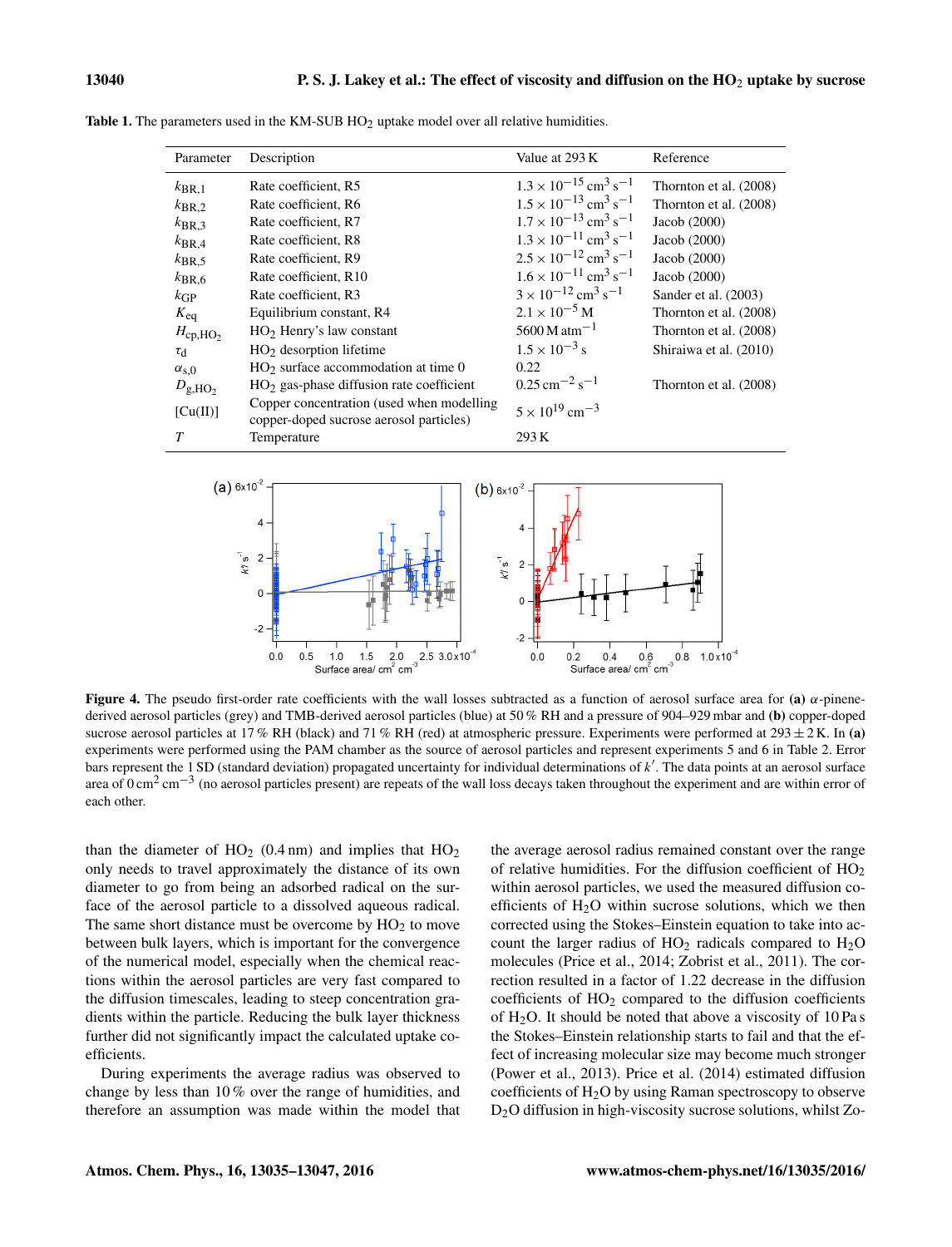

Figure 5. The  $HO_2$  uptake coefficient onto copper (II)-doped sucrose aerosol particles as a function of (a) relative humidity and (b) aerosol particle viscosity. The lines represent the expected HO2 uptake coefficient calculated using the KM-SUB model using the Price et al. (2014) (red) and Zobrist et al. (2011) (blue) diffusion parameterizations (see model description section) with (solid) and without (dashed) the inclusion of a surface reaction (Reaction R11). The viscosity within sucrose aerosol particles is based upon the data and fitting shown in Power et al. (2013) and Marshall et al. (2016), whilst the red and blue axes in (a) are the Price et al. (2014) and Zobrist et al. (2011) diffusion parameterizations, respectively. The error bars represent 2 standard deviations of the propagated error in the gradient of the  $k'$  against aerosol surface area graphs.

brist et al. (2011) used optical techniques to observe changes in the size of sucrose particles when exposed to different relative humidities.

Sensitivity tests showed that the diffusion rate coefficients of  $O_2^-$ ,  $Cu^+$ , and  $Cu^{2+}$  did not influence calculation results. The reaction rate coefficients involving copper  $(k_{\text{BR},3} - k_{\text{BR},6})$  are so large that  $O_2^-$  is produced in situ and consumed locally. The catalytic nature of these reactions causes  $Cu<sup>+</sup>$  and  $Cu<sup>2+</sup>$  to rapidly interconvert meaning that they remain available at high concentrations in the upper layers of the aerosol particle. Similarly, as sucrose does not react with any species within the model, its diffusion within the model is unimportant to the outputted  $HO<sub>2</sub>$  uptake coefficient.

## 5 Results and discussion

#### 5.1 HO<sup>2</sup> uptake by copper-doped sucrose aerosol particles

The results of the  $HO<sub>2</sub>$  uptake coefficient measurements onto copper-doped sucrose aerosol particles as a function of relative humidity (RH) are shown in Fig. 5. The results show a large dependence upon relative humidity, with the  $HO<sub>2</sub>$  uptake coefficient increasing from  $0.012 \pm 0.007$  at  $17 \pm 2\%$ RH to  $0.22 \pm 0.06$  at relative humidities above 65 %. The latter value is likely equal to the surface accommodation coefficient and is consistent with many previous studies (Takahama and Russell, 2011; George et al., 2013; Lakey et al., 2015b). At lower humidities, the diffusion coefficients de-

crease, which leads to slower transport of  $HO<sub>2</sub>$  within the bulk and therefore to a slower overall rate of  $HO<sub>2</sub>$  destruction (Reactions 7–10). The  $HO<sub>2</sub>$  reacto-diffusive length (Hanson et al., 1994; Schwartz and Freiberg, 1981) varied from between ∼ 4 and 7 nm at the highest relative humidity that was used (71 % RH) down to ∼ 0.006–0.05 nm at the lowest relative humidity (17 % RH). The range of values for the reactodiffusive length at a given RH is due to the difference between the parameterizations of the diffusion coefficient in Price et al. (2014) and Zobrist et al. (2011). These reactodiffusive lengths indicate that at all relative humidities  $HO<sub>2</sub>$ radicals will be limited to the outermost molecular layers of the particle before reacting away, which is in agreement with the model. Note that it was shown previously that the uptake of gas-phase species generally increases with increasing reacto-diffusive length, which is consistent with our  $HO<sub>2</sub>$ uptake coefficient measurements (Slade and Knopf, 2014; Davies and Wilson, 2015; Houle et al., 2015). The red and blue lines in Fig. 5 show the predicted  $HO<sub>2</sub>$  uptake coefficients using the KM-SUB model when using two different parameterizations for  $HO<sub>2</sub>$  diffusion coefficients as a function of RH (see the model description). There is good agreement between the model and the measurements, suggesting that the change in  $HO<sub>2</sub>$  uptake over the range of humidities is indeed due to a change in the  $HO<sub>2</sub>$  diffusion coefficient which is in turn due to a change in the viscosity of the aerosol particles. Sensitivity tests showed that an increase in the rate coefficients of Reactions (R7)–(R10) does not affect the  $HO<sub>2</sub>$ uptake coefficient. A decrease of 2 orders of magnitude in the rate coefficients affects the uptake coefficient marginally by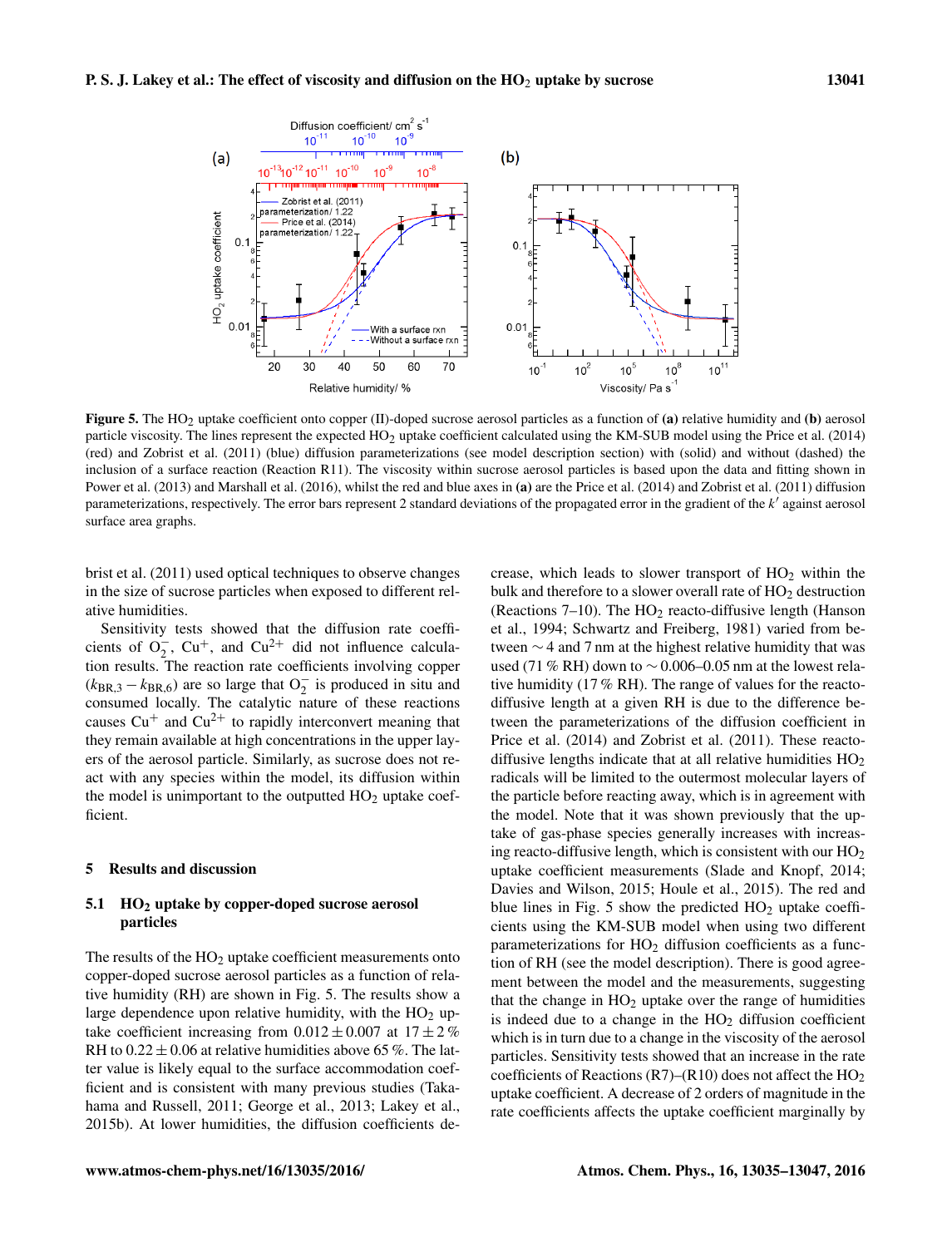reducing it by less than 10 % in the 40–55 % relative humidity range, but it has no impact at the lower or higher relative humidities.

Using the kinetic framework and classification scheme of Berkemeier et al. (2013), Fig. 6 illustrates how the change in relative humidity leads to a change in the kinetic regime of  $HO<sub>2</sub>$  uptake. At the highest relative humidities the uptake is limited by surface accommodation. At intermediate relative humidities with  $\gamma < \alpha_{s,0}$ , the uptake is limited by surface-tobulk transport, which is related to both solubility (Henry's law coefficient) and diffusivity (diffusion coefficient) in the kinetic model. Under humid conditions, the uptake is driven by chemical reaction in the near-surface bulk and effectively limited by mass accommodation, which includes both surface accommodation and surface-to-bulk transport (Behr et al., 2009; Berkemeier et al., 2013). At low relative humidities the  $HO<sub>2</sub>$  uptake coefficient was limited by chemical reaction at the surface as discussed below (Berkemeier et al., 2013).

Although the viscosity changes by more than 8 orders of magnitude and the diffusion coefficients change by 5–7 orders of magnitude over the investigated range of relative humidity, the measured  $HO<sub>2</sub>$  uptake coefficients change by only ∼ 1 order of magnitude. This can be explained to some extent by the uptake coefficient being proportional to the square root of the diffusion coefficient when the uptake is controlled by reaction and diffusion of  $HO<sub>2</sub>$  in the bulk (Davidovits et al., 2006; Berkemeier et al., 2013). If this were the only mechanism involved, however, one would still expect a change in the uptake coefficient by 2.5–3.5 orders of magnitude. The most plausible explanation for the relatively high  $HO<sub>2</sub>$  uptake coefficients observed at low relative humidities is a surface reaction of HO2. For example, at 17 % RH and without a surface reaction,  $\gamma$  values as low as  $\sim$  5 × 10<sup>-4</sup> and  $\sim$  3 × 10<sup>-5</sup> would be expected using the Zobrist et al. (2011) and Price et al. (2014) parameterizations, respectively. However, by including the following self-reaction of  $HO<sub>2</sub>$  at the surface of the sucrose particles, much better agreement with the observed values of around  $\sim 10^{-2}$  could be obtained (Fig. 5):

$$
HO2 + HO2 \xrightarrow{Cu^{2+/+}} H2O2 + O2
$$
  
\n
$$
k_{\text{Surf}} = 1 \times 10^{-8} \text{ cm}^2 \text{ s}^{-1}.
$$
 (R11)

Although the true mechanism for reaction at the surface remains unclear, the large rate coefficient for this reaction suggests that copper could potentially be catalysing the destruction of  $HO<sub>2</sub>$  at the surface of the sucrose particles, which is consistent with the higher  $HO<sub>2</sub>$  uptake coefficients measured on solid aerosol particles containing transition metals compared to solid aerosol particles containing no transition metal ions (Matthews et al., 2014; Lakey et al., 2015a; Bedjanian et al., 2013; George et al., 2013). Note however that for a relevant surface reaction in kinetic flux models, it is necessary to use an effective desorption lifetime,  $\tau_d$ , in the millisecond to second time range (Berkemeier et al., 2016; Shiraiwa et al., 2010). This is many orders of magnitude longer than would be expected due to pure physisorption as estimated by molecular dynamic simulations (Vieceli et al., 2005), indicating that the adsorption process should involve chemisorption or formation of long-lived intermediates that would have the potential to extend these effective desorption lifetimes (Shiraiwa et al., 2011a; Berkemeier et al., 2016). Surface reactions in viscous aqueous organics are consistent with previous work by Gržinić et al. (2015), Steimer et al. (2015), and Berkemeier et al. (2016) for the uptake of  $N_2O_5$  to citric acid and the uptake of  $O_3$  to shikimic acid over a range of relative humidities. A second potential reason for the discrepancy at low humidities could be an incomplete equilibration of the aerosol particles with respect to RH, as they had only been mixed with the conditioning flow for  $\sim$  10 s before entering the reaction flow tube. Bones et al. (2012) inferred from measurements on larger particles that for 100 nm diameter sucrose aerosol particles, the equilibration time would be more than 10 s when the viscosity increased above  $\sim 10^5$  Pa s, which would occur at  $\sim$  43 % RH (Power et al., 2013). The actual diffusion coefficients would thus be higher than assumed in calculations which assume fully equilibrated particles. However, the near-surface bulk of the aerosol particles, where the reactions occur, would be much better equilibrated with respect to RH than the inner core of the aerosol particles (Berkemeier et al., 2014). This means that the lack of aerosol equilibration with respect to RH is likely to have a negligible impact upon the  $HO<sub>2</sub>$  uptake coefficient.

It should also be noted that the KM-SUB modelling results were very sensitive to the initial aerosol pH. For example, at a pH of 4.1 (used in Fig. 5; the reason for this value is discussed below), the HO<sub>2</sub> uptake coefficient as predicted by the KM-SUB model at 50 % RH (using the Zobrist et al., 2011,  $H_2O$ diffusion coefficients) was  $\gamma = 0.06$  compared to  $\gamma = 0.11$  at pH 5 and  $\gamma = 0.21$  at pH 7. The reason for this strong dependence upon pH has been discussed previously and is due to the partitioning of HO<sub>2</sub> with its conjugate base  $O_2^-$ , as shown by Reaction (R4), affecting the effective Henry's law coefficient and the effective rate coefficients (Thornton et al., 2008). Although it was not possible to measure the actual pH of the aerosol particles, it was possible to estimate the concentration of copper(II) sulfate (which is a weak acid) within the aerosol particles using the known growth factors of sucrose aerosol particles (Lu et al., 2014). The pH of 0.05 and 0.1 M copper(II) sulfate solutions (which were calculated to be the extremes of the possible copper concentrations over the RH range) were then measured using a pH meter (Jenway, 3310) as being in the range of  $4.10 \pm 0.05$ . It is expected that the pH would be dominated by the presence of copper sulfate rather than sucrose which has a pH of 7 in water and a very high pKa of 12.6. Therefore, there is confidence that the correct initial aerosol pH was inputted into the model. Hence, while the  $HO<sub>2</sub>$  uptake coefficient might depend on further factors such as aerosol pH, a clear dependence on relative humidity and hence particle viscosity could be observed, and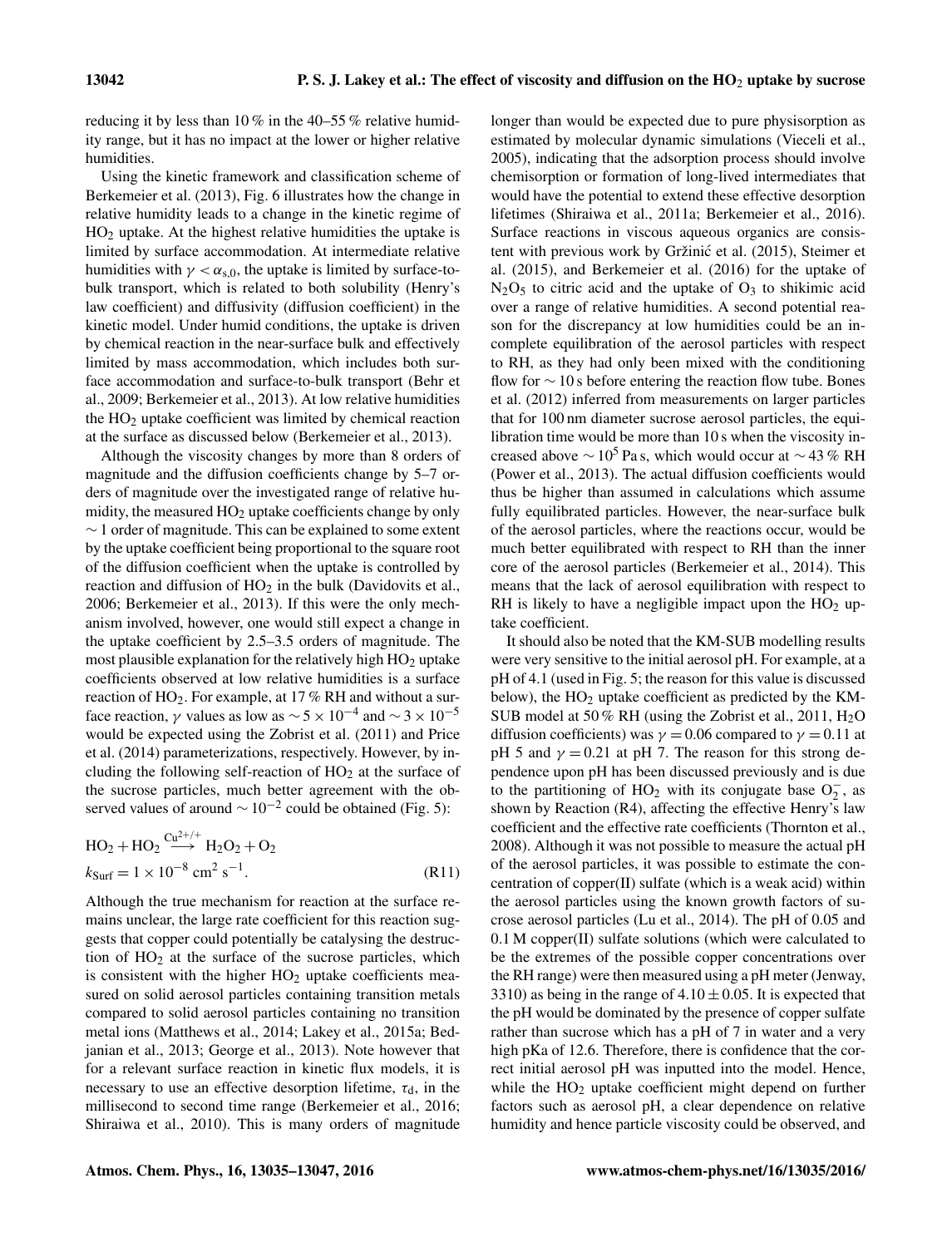Table 2. Summary of the reactants and conditions that were utilized and the HO<sub>2</sub> uptake coefficients that were measured during the experiments. Experiments 1–4 were performed using the smog chamber, whereas experiments 5–9 utilized the PAM chamber.

| Experiment<br>number | Reaction<br>type                   | Initial precursor<br>concentrations               | UV  | Relative<br>humidity<br>in the<br>chamber/<br>$\%$ | Pressure<br>in the<br>flow<br>tube/<br>mbar | Maximum<br>aerosol<br>surface to<br>volume<br>ratio in the<br>flow tube/<br>$\rm cm^2\, cm^{-3}$ | HO <sub>2</sub><br>uptake<br>coefficient<br>$(\gamma)$ |
|----------------------|------------------------------------|---------------------------------------------------|-----|----------------------------------------------------|---------------------------------------------|--------------------------------------------------------------------------------------------------|--------------------------------------------------------|
| 1                    | $\alpha$ -Pinene<br>ozonolysis     | [ $\alpha$ -Pinene]: 600 ppb<br>$[O_3]$ : 280 ppb | Off | 50                                                 | 987                                         | $6.30 \times 10^{-5}$                                                                            | < 0.01                                                 |
| $\overline{2}$       | $\alpha$ -Pinene<br>ozonolysis     | [ $\alpha$ -Pinene]: 600 ppb<br>$[O_3]$ : 280 ppb | Off | 50                                                 | 965                                         | $1.30 \times 10^{-4}$                                                                            | < 0.004                                                |
| 3                    | $\alpha$ -Pinene<br>ozonolysis     | $[\alpha$ -Pinene]: 200 ppb<br>$[O_3]$ : 310 ppb  | Off | 80                                                 | 939                                         | $7.10 \times 10^{-5}$                                                                            | < 0.006                                                |
| $\overline{4}$       | $\alpha$ -Pinene<br>photochemistry | $[\alpha$ -Pinene]: 500 ppb<br>$[NO2]$ : 350 ppb  | On  | 50                                                 | 940                                         | $6.30 \times 10^{-5}$                                                                            | < 0.018                                                |
| 5                    | $\alpha$ -Pinene<br>photochemistry | [ $\alpha$ -Pinene]: 500 ppb                      | On  | 50                                                 | 929                                         | $2.93 \times 10^{-4}$                                                                            | < 0.001                                                |
| 6                    | <b>TMB</b><br>photochemistry       | $[TMB]$ : 2 ppm                                   | On  | 50                                                 | 923                                         | $2.75 \times 10^{-4}$                                                                            | $0.004 \pm$<br>0.002                                   |
| $\overline{7}$       | <b>TMB</b><br>photochemistry       | [TMB]: $2$ ppm                                    | On  | 50                                                 | 918                                         | $2.32 \times 10^{-4}$                                                                            | $0.004 \pm$<br>0.003                                   |
| 8                    | $\alpha$ -Pinene<br>photochemistry | [ $\alpha$ -Pinene]: 500 ppb                      | On  | 50                                                 | 927                                         | $1.88 \times 10^{-4}$                                                                            | < 0.005                                                |
| 9                    | $\alpha$ -Pinene<br>photochemistry | $[\alpha$ -Pinene]: 1 ppm                         | On  | 80                                                 | 904                                         | $3.90 \times 10^{-4}$                                                                            | < 0.001                                                |

it remains likely that at low humidity a surface loss process becomes dominant.

## 5.2 HO<sup>2</sup> uptake by SOA

A summary of all  $HO<sub>2</sub>$  uptake experiments performed on SOA is shown in Table 2. On average the  $HO<sub>2</sub>$  uptake coefficient was measured as  $0.004 \pm 0.002$  on TMB-derived aerosol particles produced in the PAM chamber, whereas for  $\alpha$ -pinene-derived aerosol particles only an upper limit of 0.001 (obtained from the error in the slope of Fig. 4a) could be placed on the  $HO<sub>2</sub>$  uptake coefficient at 50 and 80 % RH. It should be noted that for the  $\alpha$ -pinene experiments the  $HO<sub>2</sub>$  uptake coefficient was non-measurable for both ozonolysis and photochemistry experiments using both the smog chamber and the PAM chamber as sources of the SOA, and therefore only upper limits of individual experiments are reported in Table 2. There was some variability for the upper limits that were measured for individual  $\alpha$ pinene experiments, which is likely to be due to the maximum aerosol surface-to-volume ratio that was obtained in each experiment.

There are several possible reasons for the larger  $HO<sub>2</sub>$ uptake coefficients being measured for the TMB-derived aerosol particles compared to the  $\alpha$ -pinene-derived aerosol particles. These reasons will be summarized below but include a differing particle viscosity, a different particle liquid water content, or an  $HO_2 + RO_2$  reaction occurring within the aerosol particles. Although the viscosity of  $\alpha$ -pinenederived aerosol has been measured as  $\sim 10^3$  Pas at 70 % RH and  $> 10^9$  Pa s for RH  $< 30\%$ , to our knowledge, there are currently no measurements of the viscosity of TMBderived aerosol published in the literature (Renbaum-Wolff et al., 2013). By running the KM-SUB model, it can be estimated that the diffusion coefficient of  $HO<sub>2</sub>$  within the particles would need to be approximately  $1 \times 10^{-10} \text{ cm}^2 \text{s}^{-1}$ for TMB-derived aerosol particles and  $< 5 \times 10^{-12}$  cm<sup>2</sup> s<sup>-1</sup> for  $\alpha$ -pinene-derived aerosol particles. This range of values seems to be consistent with the diffusion coefficients estimated by Berkemeier et al. (2014) and Lienhard et al. (2015) for water diffusion in low and medium O : C SOA.

Thornton et al. (2003) previously suggested that for malonic acid aerosol particles, the liquid water content could be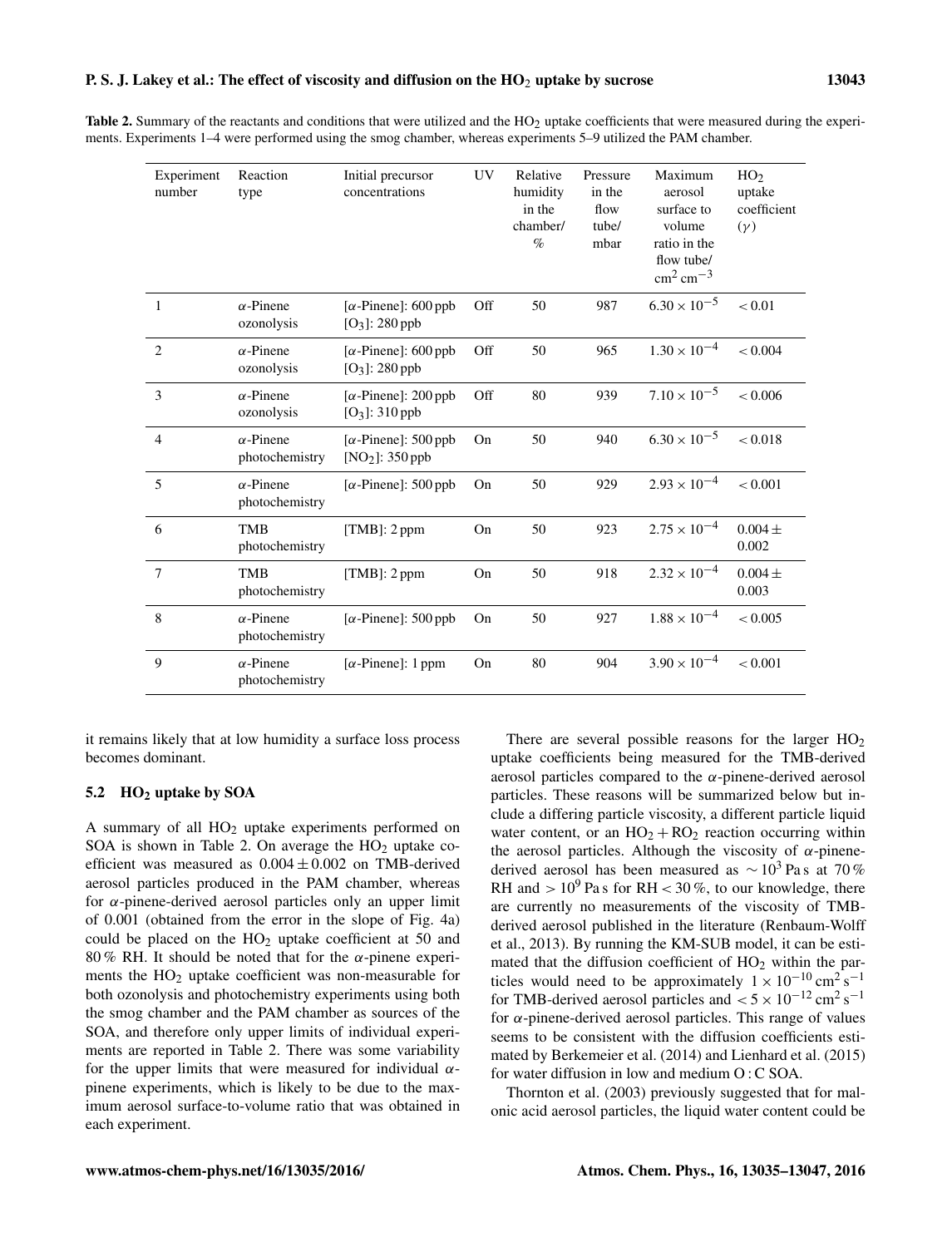

Figure 6. The kinetic cube representing the eight limiting cases for uptake of gases to aerosol particles (Berkemeier et al., 2013).  $B_{rx}$ : bulk reaction limited by chemical reaction;  $B_{bd}$ : bulk reaction limited by bulk diffusion of the volatile reactant and the condensed reactant;  $B_{\alpha}$ : bulk reaction limited by mass accommodation;  $B_{\text{gd}}$ : bulk reaction limited by gas-phase diffusion;  $S_{\text{rx}}$ : surface reaction limited by chemical reaction;  $S_{bd}$ : surface reaction limited by bulk diffusion of a condensed reactant;  $S_{\alpha}$ : surface reaction limited by surface accommodation;  $S_{gd}$ : surface reaction limited by gas-phase diffusion. For copper-doped sucrose aerosol particles, the HO2 uptake coefficient is limited by mass accommodation under humid conditions and by chemical reaction at the surface at low relative humidity.

limiting the aqueous chemistry below 40 % RH. As can be seen by the  $HO<sub>2</sub>$  reaction scheme, the rate of Reaction (R6) is dependent upon the liquid water concentration within the aerosol, and therefore the uptake coefficient could be limited by a low aerosol liquid water content. However, there remains some uncertainty as to whether the liquid water content of TMB-derived aerosol particles would be higher than the liquid water content of  $\alpha$ -pinene-derived aerosol particles. Duplissy et al. (2011) measured a higher hygroscopicity parameter  $(\kappa_{org})$  for TMB-derived aerosol particles compared to  $\alpha$ -pinene-derived aerosol particles, whereas Lambe et al. (2011b) and Berkemeier et al. (2014) stated the opposite. However, as well as being dependent upon the hygroscopicity parameter, the liquid water content of the aerosol particles would also be dependent upon the O : C ratio in the SOA.

If the viscosity and liquid water content of the  $\alpha$ -pinene and TMB-derived aerosol particles are similar, the larger HO<sup>2</sup> uptake coefficients measured for TMB-derived aerosol particles could be due to a higher reactivity of these aerosol particles towards  $HO<sub>2</sub>$ . This could be the case if the TMBderived aerosol particles contained reactive radical species such as organic peroxy radicals,  $RO<sub>2</sub>$ , which partition into the aerosol or are formed within the aerosols by intra-particular reactions (Donahue et al., 2012; Lee et al., 2016). As previously stated in the "Data analysis" section, during  $\alpha$ -pinene experiments, no indication of  $RO<sub>2</sub>$  being present in the flow tube was observed by FAGE as an  $HO<sub>2</sub>$  interference. However, for TMB-derived aerosol particles, a large background signal was observed by FAGE, indicating that reactive radical species were likely to be present within the flow tube. If the reaction of  $HO<sub>2</sub>$  with these species at the surface or within the bulk of the aerosol was faster than the equivalent gas-phase reaction, a larger  $HO<sub>2</sub>$  uptake coefficient would be observed.

#### 6 Atmospheric implications and conclusions

The effect of aerosol viscosity upon  $HO<sub>2</sub>$  uptake coefficients was systematically investigated with a combination of  $HO<sub>2</sub>$ uptake coefficient measurements and a state-of-the-art kinetic model. A good correlation was obtained between measured  $HO<sub>2</sub>$  uptake coefficients onto copper-doped sucrose aerosols as a function of RH and the KM-SUB model output. At higher relative humidities the uptake was limited by mass accommodation, whilst at lower relative humidities the aerosol particles were viscous and the uptake was limited by surface reaction. These results imply that viscous aerosol particles will have very little impact upon gaseous tropospheric HO<sub>2</sub> concentrations.

The first measurements of the  $HO<sub>2</sub>$  uptake coefficient onto SOA have been reported in this work. The  $HO<sub>2</sub>$  uptake coefficient measured for  $\alpha$ -pinene-derived aerosol particles was below the limit of detection of the apparatus ( $\gamma$  < 0.001), whereas for TMB-derived aerosol particles the uptake coefficient was measurable ( $\gamma = 0.004 \pm 0.002$ ). These results are consistent with the copper-doped sucrose results, and indicate that the impact of SOA on gaseous  $HO<sub>2</sub>$  concentrations would likely be small. However, it remains unclear as to the reasons for the larger  $HO<sub>2</sub>$  uptake coefficient measured on TMB-derived aerosol particles compared to  $\alpha$ -pinenederived aerosol particles. The possibility that the larger uptake coefficient onto TMB-derived aerosol particles was due to a lower viscosity of the aerosol particles or a higher liquid water content compared to  $\alpha$ -pinene-derived aerosol particles cannot be confirmed until further measurements of the viscosity and liquid water content of TMB-derived aerosol particles are published in the literature. However, if the larger uptake coefficients are due to an  $HO_2 + RO_2$  reaction within the aerosol, this could impact the  $HO<sub>2</sub>$  uptake coefficient for any aerosol containing  $RO<sub>2</sub>$ . The actual increase would depend on a variety of factors such as the concentrations of  $RO<sub>2</sub>$ , the partition coefficients of  $RO<sub>2</sub>$  to the aerosol particles, the reactivity of different  $RO<sub>2</sub>$  species with  $HO<sub>2</sub>$  radicals, and the particle-phase formation of  $RO<sub>2</sub>$  and other reactive radicals (Lee et al., 2016; Donahue et al., 2012; Tong et al., 2016). The  $HO_2 + RO_2$  reaction could potentially occur within the majority of aerosol particles within the atmosphere, this could have implications for the gaseous  $HO<sub>2</sub>$  and  $RO<sub>2</sub>$  concentrations in the troposphere which could then impact upon the concentrations of other species such as ozone.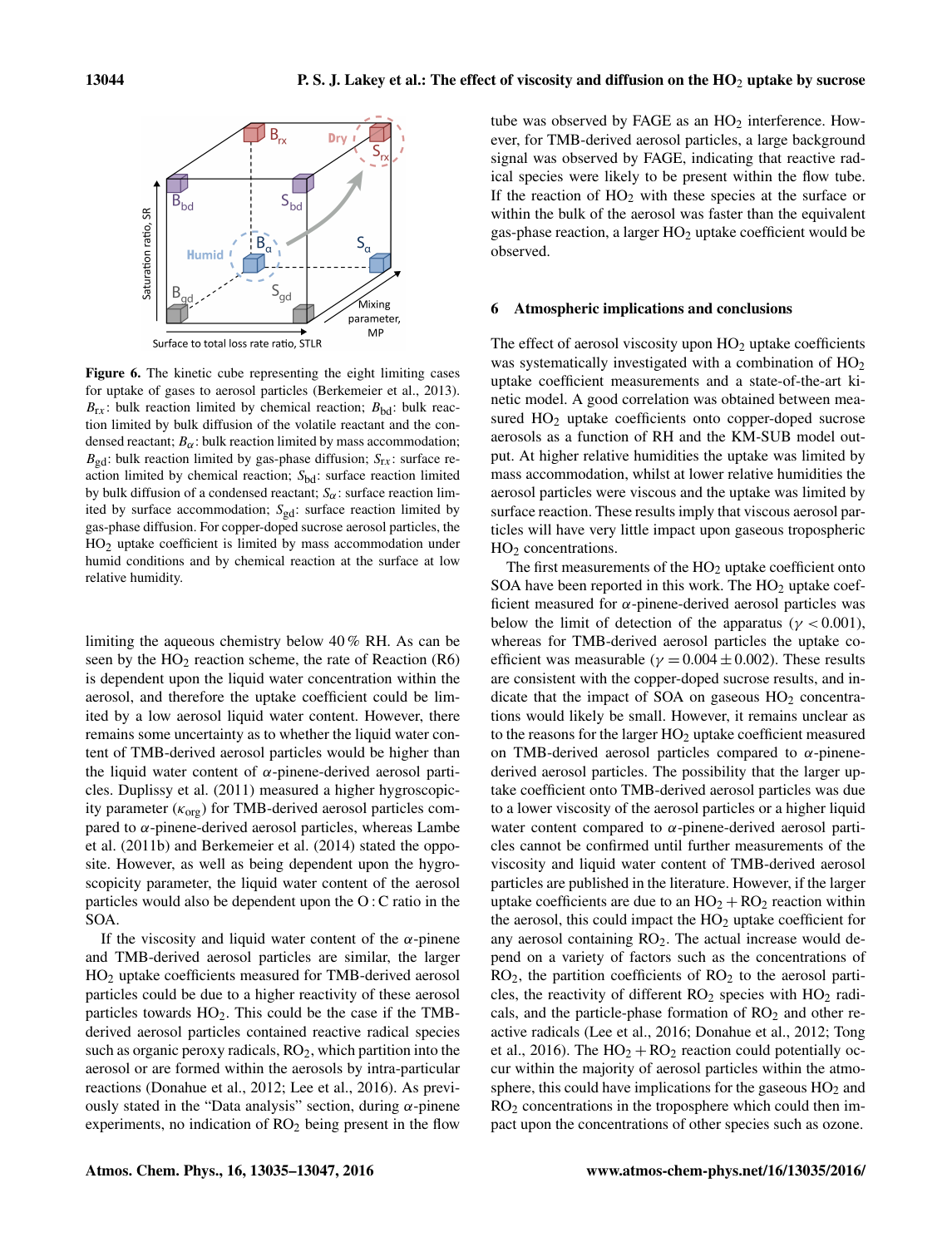*Acknowledgements.* Pascale S. J. Lakey is grateful to NERC for the award of a studentship. Lisa K. Whalley and Dwayne E. Heard are also grateful to the NERC funded National Centre for Atmospheric Science for ongoing support and to NERC for funding of the HO2 aerosol uptake apparatus (grant reference NE/F020651/1). Thomas Berkemeier was supported by the Max Planck Graduate Center with the Johannes Gutenberg-Universität Mainz (MPGC). The experiments at PSI were supported by T. Bartels-Rausch and M. Birrer. Markus Ammann and Manuel Krapf were supported by the Swiss National Science Foundation (grant nos. 149492, CR3213-140851).

Edited by: F. Keutsch Reviewed by: two anonymous referees

#### References

- Ammann, M.: Using  $13N$  as tracer in heterogeneous atmospheric chemistry experiments, Radiochim. Acta, 89, 831–838, 2001.
- Arens, F., Gutzwiller, L., Baltensperger, U., Gäggeler, H. W., and Ammann, M.: Heterogeneous reaction of  $NO<sub>2</sub>$  on diesel soot particles, Environ. Sci. Technol., 35, 2191–2199, 2001.
- Badger, C. L., Griffiths, P. T., George, I., Abbatt, J. P. D., and Cox, R. A.: Reactive uptake of  $N<sub>2</sub>O<sub>5</sub>$  by aerosol particles containing mixtures of humic acid and ammonium sulfate, J. Phys. Chem. A, 110, 6986–6994, doi[:10.1021/jp0562678,](http://dx.doi.org/10.1021/jp0562678) 2006.
- Bedjanian, Y., Romanias, M. N., and El Zein, A.: Uptake of  $HO<sub>2</sub>$ radicals on Arizona Test Dust, Atmos. Chem. Phys., 13, 6461– 6471, doi[:10.5194/acp-13-6461-2013,](http://dx.doi.org/10.5194/acp-13-6461-2013) 2013.
- Behr, P., Scharfenort, U., Ataya, K., and Zellner, R.: Dynamics and mass accommodation of HCl molecules on sulfuric acid–water surfaces, Phys. Chem. Chem. Phys., 11, 8048–8055, 2009.
- Berkemeier, T., Huisman, A. J., Ammann, M., Shiraiwa, M., Koop, T., and Pöschl, U.: Kinetic regimes and limiting cases of gas uptake and heterogeneous reactions in atmospheric aerosols and clouds: a general classification scheme, Atmos. Chem. Phys., 13, 6663–6686, doi[:10.5194/acp-13-6663-2013,](http://dx.doi.org/10.5194/acp-13-6663-2013) 2013.
- Berkemeier, T., Shiraiwa, M., Pöschl, U., and Koop, T.: Competition between water uptake and ice nucleation by glassy organic aerosol particles, Atmos. Chem. Phys., 14, 12513–12531, doi[:10.5194/acp-14-12513-2014,](http://dx.doi.org/10.5194/acp-14-12513-2014) 2014.
- Berkemeier, T., Steimer, S. S., Krieger, U. K., Peter, T., Pöschl, U., Ammann, M., and Shiraiwa, M.: Ozone uptake on glassy, semi-solid and liquid organic matter and the role of reactive oxygen intermediates in atmospheric aerosol chemistry, Phys. Chem. Chem. Phys., 18, 12662–12674, 2016.
- Bones, D. L., Reid, J. P., Lienhard, D. M., and Krieger, U. K.: Comparing the mechanism of water condensation and evaporation in glassy aerosol, P. Natl. Acad. Sci. USA, 109, 11613–11618, doi[:10.1073/pnas.1200691109,](http://dx.doi.org/10.1073/pnas.1200691109) 2012.
- Brown, R. L.: Tubular Flow Reactors With 1st-Order Kinetics, J. Res. Nat. Bur. Stand., 83, 1–8, 1978.
- Bruns, E. A., El Haddad, I., Keller, A., Klein, F., Kumar, N. K., Pieber, S. M., Corbin, J. C., Slowik, J. G., Brune, W. H., Baltensperger, U., and Prévôt, A. S. H.: Inter-comparison of laboratory smog chamber and flow reactor systems on organic aerosol yield and composition, Atmos. Meas. Tech., 8, 2315– 2332, doi[:10.5194/amt-8-2315-2015,](http://dx.doi.org/10.5194/amt-8-2315-2015) 2015.
- Calvert, J. G., Atkinson, R., Becker, K. H., Kamens, R. M., Seinfeld, J. H., Wallington, T. J., and Yarwood, G.: The Mechanisms of Atmospheric Oxidation of Aromatic Hydrocarbons, Oxford University Press, Oxford, 2002.
- Champion, D., Hervet, H., Blond, G., Le Meste, M., and Simatos, D.: Translational diffusion in sucrose solutions in the vicinity of their glass transition temperature, J. Phys. Chem. B, 101, 10674– 10679, 1997.
- Davidovits, P., Kolb, C. E., Williams, L. R., Jayne, J. T., and Worsnop, D. R.: Mass accommodation and chemical reactions at gas-liquid interfaces, Chem. Rev., 106, 1323–1354, doi[:10.1021/cr040366k,](http://dx.doi.org/10.1021/cr040366k) 2006.
- Davies, J. F. and Wilson, K. R.: Nanoscale interfacial gradients formed by the reactive uptake of OH radicals onto viscous aerosol surfaces, Chem. Sci., 6, 7020–7027, 2015.
- Donahue, N. M., Henry, K. M., Mentel, T. F., Kiendler-Scharr, A., Spindler, C., Bohn, B., Brauers, T., Dorn, H. P., Fuchs, H., and Tillmann, R.: Aging of biogenic secondary organic aerosol via gas-phase OH radical reactions, P. Natl. Acad. Sci. USA, 109, 13503–13508, 2012.
- Duplissy, J., DeCarlo, P. F., Dommen, J., Alfarra, M. R., Metzger, A., Barmpadimos, I., Prevot, A. S. H., Weingartner, E., Tritscher, T., Gysel, M., Aiken, A. C., Jimenez, J. L., Canagaratna, M. R., Worsnop, D. R., Collins, D. R., Tomlinson, J., and Baltensperger, U.: Relating hygroscopicity and composition of organic aerosol particulate matter, Atmos. Chem. Phys., 11, 1155– 1165, doi[:10.5194/acp-11-1155-2011,](http://dx.doi.org/10.5194/acp-11-1155-2011) 2011.
- Fowler, D., Pilegaard, K., Sutton, M., Ambus, P., Raivonen, M., Duyzer, J., Simpson, D., Fagerli, H., Fuzzi, S., and Schjørring, J. K.: Atmospheric composition change: ecosystems–atmosphere interactions, Atmos. Environ., 43, 5193–5267, 2009.
- Fuchs, H., Bohn, B., Hofzumahaus, A., Holland, F., Lu, K. D., Nehr, S., Rohrer, F., and Wahner, A.: Detection of HO<sub>2</sub> by laserinduced fluorescence: calibration and interferences from RO<sub>2</sub> radicals, Atmos. Meas. Tech., 4, 1209–1225, doi[:10.5194/amt-](http://dx.doi.org/10.5194/amt-4-1209-2011)[4-1209-2011,](http://dx.doi.org/10.5194/amt-4-1209-2011) 2011.
- Fuchs, N. A. and Sutugin, A. G.: Properties of Highly Dispersed Aerosols, Ann Arbor Science Publishers, Ann Arbor, Michigan, 1970.
- George, I. J., Matthews, P. S. J., Whalley, L. K., Brooks, B., Goddard, A., Baeza-Romero, M. T., and Heard, D. E.: Measurements of uptake coefficients for heterogeneous loss of  $HO<sub>2</sub>$  onto submicron inorganic salt aerosols, Phys. Chem. Chem. Phys., 15, 12829–12845, doi[:10.1039/C3CP51831K,](http://dx.doi.org/10.1039/C3CP51831K) 2013.
- Gržinic, G., Bartels-Rausch, T., Berkemeier, T., Türler, A., and ´ Ammann, M.: Viscosity controls humidity dependence of  $N_2O_5$ uptake to citric acid aerosol, Atmos. Chem. Phys., 15, 13615– 13625, doi[:10.5194/acp-15-13615-2015,](http://dx.doi.org/10.5194/acp-15-13615-2015) 2015.
- Hanson, D. R., Ravishankara, A., and Solomon, S.: Heterogeneous reactions in sulfuric acid aerosols: A framework for model calculations, J. Geophys. Res.-Atmos., 99, 3615–3629, 1994.
- Heard, D. E. and Pilling, M. J.: Measurement of OH and HO2 in the troposphere, Chem. Rev., 103, 5163–5198, doi[:10.1021/cr020522s,](http://dx.doi.org/10.1021/cr020522s) 2003.
- Houle, F., Hinsberg, W., and Wilson, K.: Oxidation of a model alkane aerosol by OH radical: the emergent nature of reactive uptake, Phys. Chem. Chem. Phys., 17, 4412–4423, 2015.
- Jacob, D. J.: Heterogeneous chemistry and tropospheric ozone, Atmos. Environ., 34, 2131–2159, 2000.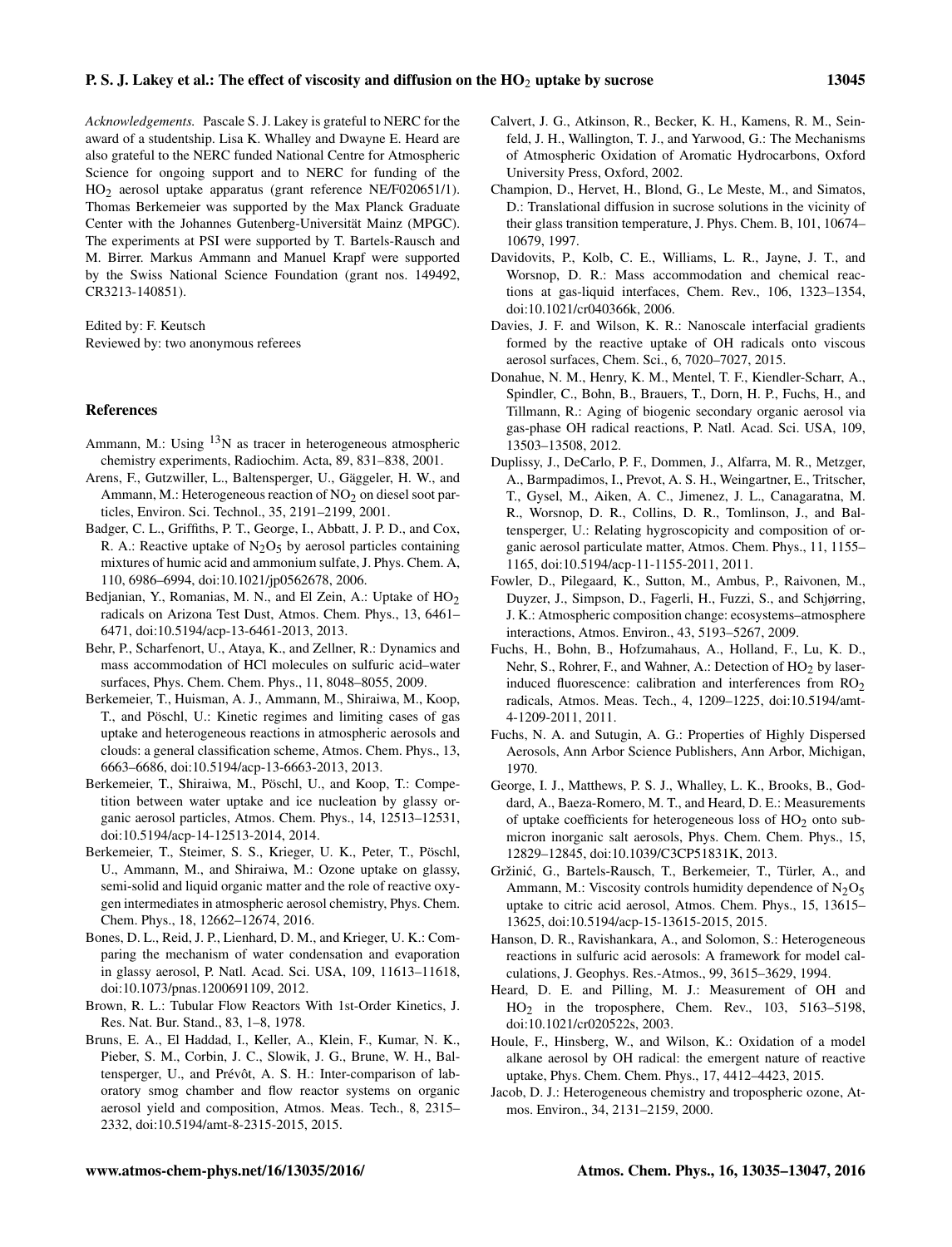- Kanakidou, M., Seinfeld, J. H., Pandis, S. N., Barnes, I., Dentener, F. J., Facchini, M. C., Van Dingenen, R., Ervens, B., Nenes, A., Nielsen, C. J., Swietlicki, E., Putaud, J. P., Balkanski, Y., Fuzzi, S., Horth, J., Moortgat, G. K., Winterhalter, R., Myhre, C. E. L., Tsigaridis, K., Vignati, E., Stephanou, E. G., and Wilson, J.: Organic aerosol and global climate modelling: a review, Atmos. Chem. Phys., 5, 1053–1123, doi[:10.5194/acp-5-1053-2005,](http://dx.doi.org/10.5194/acp-5-1053-2005) 2005.
- Kanaya, Y., Cao, R., Kato, S., Miyakawa, Y., Kajii, Y., Tanimoto, H., Yokouchi, Y., Mochida, M., Kawamura, K., and Akimoto, H.: Chemistry of OH and HO2 radicals observed at Rishiri Island, Japan, in September 2003: Missing daytime sink of  $HO<sub>2</sub>$  and positive nighttime correlations with monoterpenes, J. Geophys. Res.-Atmos., 112, D11308, doi[:10.1029/2006jd007987,](http://dx.doi.org/10.1029/2006jd007987) 2007.
- Kang, E., Root, M. J., Toohey, D. W., and Brune, W. H.: Introducing the concept of Potential Aerosol Mass (PAM), Atmos. Chem. Phys., 7, 5727–5744, doi[:10.5194/acp-7-5727-2007,](http://dx.doi.org/10.5194/acp-7-5727-2007) 2007.
- Lakey, P. S. J., George, I. J., Whalley, L. K., Baeza-Romero, M. T., and Heard, D. E.: Measurements of the  $HO<sub>2</sub>$  Uptake Coefficients onto Single Component Organic Aerosols, Environ. Sci. Technol., 49, 4878–4885, doi[:10.1021/acs.est.5b00948,](http://dx.doi.org/10.1021/acs.est.5b00948) 2015a.
- Lakey, P. S. J., George, I. J., Baeza-Romero, M. T., Whalley, L. K., and Heard, D. E.: Organics substantially reduce  $HO<sub>2</sub>$  uptake onto aerosols containing transition metal ions, J. Phys. Chem. A, 120, 1421–1430, 2015b.
- Lambe, A. T., Ahern, A. T., Williams, L. R., Slowik, J. G., Wong, J. P. S., Abbatt, J. P. D., Brune, W. H., Ng, N. L., Wright, J. P., Croasdale, D. R., Worsnop, D. R., Davidovits, P., and Onasch, T. B.: Characterization of aerosol photooxidation flow reactors: heterogeneous oxidation, secondary organic aerosol formation and cloud condensation nuclei activity measurements, Atmos. Meas. Tech., 4, 445–461, doi[:10.5194/amt-4-445-2011,](http://dx.doi.org/10.5194/amt-4-445-2011) 2011a.
- Lambe, A. T., Onasch, T. B., Massoli, P., Croasdale, D. R., Wright, J. P., Ahern, A. T., Williams, L. R., Worsnop, D. R., Brune, W. H., and Davidovits, P.: Laboratory studies of the chemical composition and cloud condensation nuclei (CCN) activity of secondary organic aerosol (SOA) and oxidized primary organic aerosol (OPOA), Atmos. Chem. Phys., 11, 8913–8928, doi[:10.5194/acp-11-8913-2011,](http://dx.doi.org/10.5194/acp-11-8913-2011) 2011b.
- Lee, B. H., Mohr, C., Lopez-Hilfiker, F. D., Lutz, A., Hallquist, M., Lee, L., Romer, P., Cohen, R. C., Iyer, S., and Kurtén, T.: Highly functionalized organic nitrates in the southeast United States: Contribution to secondary organic aerosol and reactive nitrogen budgets, P. Natl. Acad. Sci. USA, 113, 1516–1521, 2016.
- Lienhard, D. M., Huisman, A. J., Krieger, U. K., Rudich, Y., Marcolli, C., Luo, B. P., Bones, D. L., Reid, J. P., Lambe, A. T., Canagaratna, M. R., Davidovits, P., Onasch, T. B., Worsnop, D. R., Steimer, S. S., Koop, T., and Peter, T.: Viscous organic aerosol particles in the upper troposphere: diffusivity-controlled water uptake and ice nucleation?, Atmos. Chem. Phys., 15, 13599– 13613, doi[:10.5194/acp-15-13599-2015,](http://dx.doi.org/10.5194/acp-15-13599-2015) 2015.
- Lim, H. J. and Turpin, B. J.: Origins of primary and secondary organic aerosol in Atlanta: Results' of time-resolved measurements during the Atlanta supersite experiment, Environ. Sci. Technol., 36, 4489–4496, doi[:10.1021/es0206487,](http://dx.doi.org/10.1021/es0206487) 2002.
- Lu, J. W., Rickards, A. M., Walker, J. S., Knox, K. J., Miles, R. E., Reid, J. P., and Signorell, R.: Timescales of water transport in viscous aerosol: measurements on sub-micron particles and

dependence on conditioning history, Phys. Chem. Chem. Phys., 16, 9819–9830, doi[:10.1039/c3cp54233e,](http://dx.doi.org/10.1039/c3cp54233e) 2014.

- Mao, J., Jacob, D. J., Evans, M. J., Olson, J. R., Ren, X., Brune, W. H., St Clair, J. M., Crounse, J. D., Spencer, K. M., Beaver, M. R., Wennberg, P. O., Cubison, M. J., Jimenez, J. L., Fried, A., Weibring, P., Walega, J. G., Hall, S. R., Weinheimer, A. J., Cohen, R. C., Chen, G., Crawford, J. H., McNaughton, C., Clarke, A. D., Jaegle, L., Fisher, J. A., Yantosca, R. M., Le Sager, P., and Carouge, C.: Chemistry of hydrogen oxide radicals  $(HO_x)$  in the Arctic troposphere in spring, Atmos. Chem. Phys., 10, 5823– 5838, doi[:10.5194/acp-10-5823-2010,](http://dx.doi.org/10.5194/acp-10-5823-2010) 2010.
- Marshall, F. H., Miles, R. E., Song, Y.-C., Ohm, P. B., Power, R. M., Reid, J. P., and Dutcher, C. S.: Diffusion and reactivity in ultraviscous aerosol and the correlation with particle viscosity, Chem. Sci., 7, 1298–1308, 2016.
- Matthews, P. S. J., Baeza-Romero, M. T., Whalley, L. K., and Heard, D. E.: Uptake of  $HO<sub>2</sub>$  radicals onto Arizona test dust particles using an aerosol flow tube, Atmos. Chem. Phys., 14, 7397–7408, doi[:10.5194/acp-14-7397-2014,](http://dx.doi.org/10.5194/acp-14-7397-2014) 2014.
- Ortega, A. M., Hayes, P. L., Peng, Z., Palm, B. B., Hu, W., Day, D. A., Li, R., Cubison, M. J., Brune, W. H., Graus, M., Warneke, C., Gilman, J. B., Kuster, W. C., de Gouw, J., Gutiérrez-Montes, C., and Jimenez, J. L.: Real-time measurements of secondary organic aerosol formation and aging from ambient air in an oxidation flow reactor in the Los Angeles area, Atmos. Chem. Phys., 16, 7411–7433, doi[:10.5194/acp-16-7411-2016,](http://dx.doi.org/10.5194/acp-16-7411-2016) 2016.
- Paulsen, D., Dommen, J., Kalberer, M., Prévôt, A. S. H., Richter, R., Sax, M., Steinbacher, M., Weingartner, E., and Baltensperger, U.: Secondary Organic Aerosol Formation by Irradiation of 1,3,5- Trimethylbenzene-NO<sub>x</sub>-H<sub>2</sub>O in a New Reaction Chamber for Atmospheric Chemistry and Physics, Environ. Sci. Technol., 39, 2668–2678, doi[:10.1021/es0489137,](http://dx.doi.org/10.1021/es0489137) 2005.
- Pöschl, U. and Shiraiwa, M.: Multiphase Chemistry at the Atmosphere–Biosphere Interface Influencing Climate and Public Health in the Anthropocene, Chem. Rev., 115, 4440–4475, 2015.
- Power, R., Simpson, S., Reid, J., and Hudson, A.: The transition from liquid to solid-like behaviour in ultrahigh viscosity aerosol particles, Chem. Sci., 4, 2597–2604, 2013.
- Price, H. C., Murray, B. J., Mattsson, J., O'Sullivan, D., Wilson, T. W., Baustian, K. J., and Benning, L. G.: Quantifying water diffusion in high-viscosity and glassy aqueous solutions using a Raman isotope tracer method, Atmos. Chem. Phys., 14, 3817– 3830, doi[:10.5194/acp-14-3817-2014,](http://dx.doi.org/10.5194/acp-14-3817-2014) 2014.
- Qi, L., Nakao, S., and Cocker III, D. R.: Aging of secondary organic aerosol from  $\alpha$ -pinene ozonolysis: Roles of hydroxyl and nitrate radicals, J. Air Waste Manage., 62, 1359–1369, 2012.
- Renbaum-Wolff, L., Grayson, J. W., Bateman, A. P., Kuwata, M., Sellier, M., Murray, B. J., Shilling, J. E., Martin, S. T., and Bertram, A. K.: Viscosity of alpha-pinene secondary organic material and implications for particle growth and reactivity, P. Natl. Acad. Sci. USA, 110, 8014–8019, doi[:10.1073/pnas.1219548110,](http://dx.doi.org/10.1073/pnas.1219548110) 2013.
- Sander, S. P., Friedl, R. R., Golden, D. M., Kurylo, M. J., Huie, R. E., Orkin, V. L., Moortgat, G. K., Ravishankara, A. R., Kolb, C. E., Molina, M. J., and Finlayson-Pitts, B. J.: Chemical Kinetics and Photochemical Data for Use in Atmospheric Studies, JPL Publications Publication no. 02-25, NASA, [http://jpldataeval.jpl.](http://jpldataeval.jpl.nasa.gov/) [nasa.gov/](http://jpldataeval.jpl.nasa.gov/) (last access: October 2016), 2003.